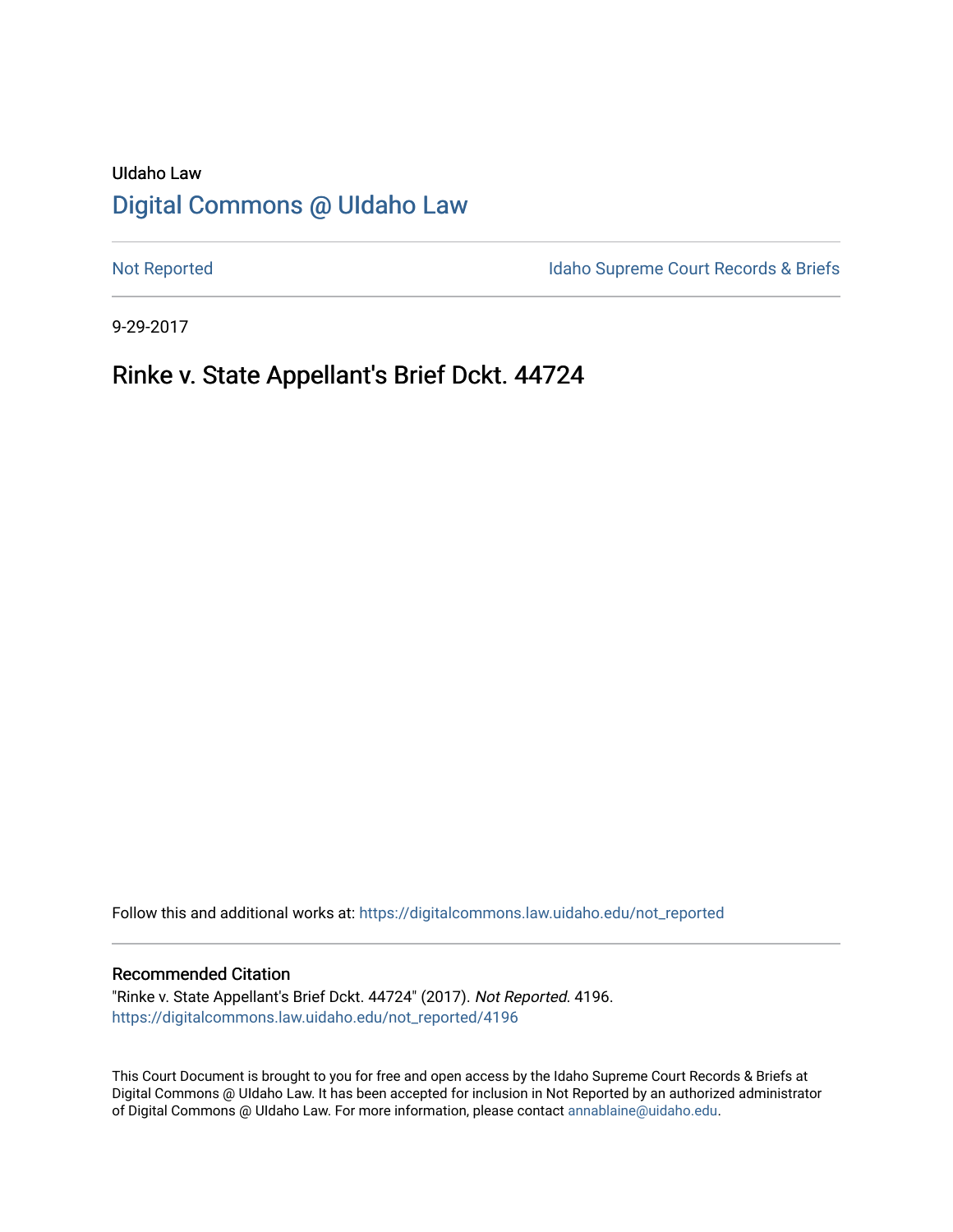### **IN THE SUPREME COURT OF THE STATE OF IDAHO**

**ISAAC JOSEPH RINKE, ) Petitioner-Appellant, ) NO. 44724-2016 ) v. ) ) STATE OF IDAHO, ) ) Respondent. ) \_\_\_\_\_\_\_\_\_\_\_\_\_\_\_\_\_\_\_\_\_\_\_\_\_\_\_\_\_ )** 

## **BRIEF OF APPELLANT**  \_\_\_\_\_\_\_\_\_\_\_\_\_\_\_\_\_\_\_\_\_\_\_\_

\_\_\_\_\_\_\_\_\_\_\_\_\_\_\_\_\_\_\_\_\_\_\_\_

**Appeal From The District Court Of The Fourth Judicial District Of The State Of Idaho, In And For The County Of Ada** 

> **Honorable Samuel Hoagland District Judge**  \_\_\_\_\_\_\_\_\_\_\_\_\_\_\_\_\_\_\_\_\_\_\_\_

\_\_\_\_\_\_\_\_\_\_\_\_\_\_\_\_\_\_\_\_\_\_\_\_

**Boise ID 83705** P.O. Box 83720 **(208) 874-4312 Fax (208) 334-4534 rigginslaw@gmail.com I.S.B. # 5303** 

**ATTORNEY FOR ATTORNEY FOR**  PETITIONER-APPELLANT RESPONDENT

**PAUL E. RIGGINS KENNETH K. JORGENSEN Riggins Law, P.A. Deputy Attorney General P.O. Box 5308 Criminal Law Division (208) 344-4152 Boise, Idaho 83720-0010**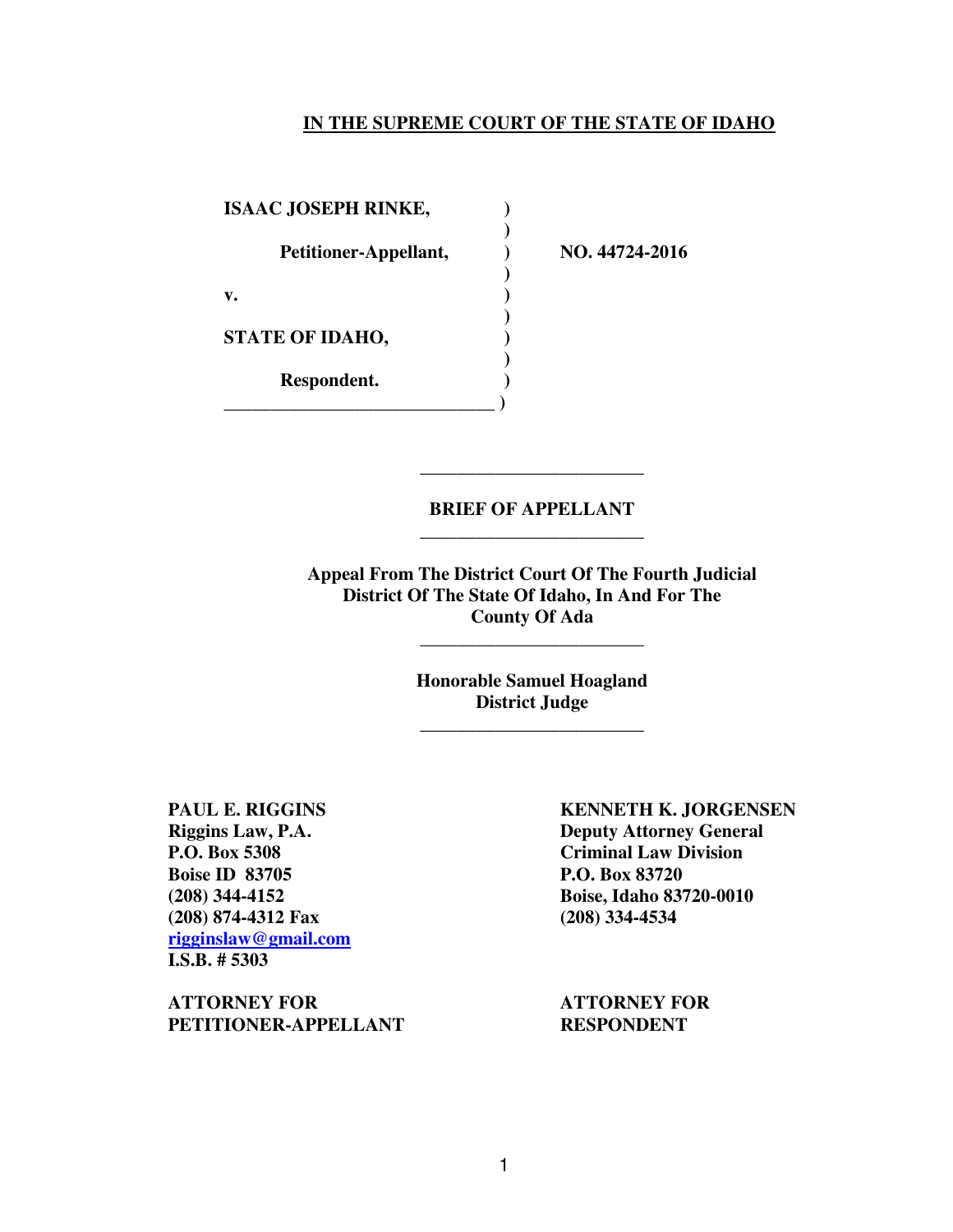## **TABLE OF CONTENTS**

## PAGE

| <b>Statement of Facts and</b>                                                                                              |
|----------------------------------------------------------------------------------------------------------------------------|
|                                                                                                                            |
|                                                                                                                            |
| The District Court Committed Reversible Error By Summarily<br>I.                                                           |
|                                                                                                                            |
|                                                                                                                            |
| C. Rinke was only required to show a prima facie case to avoid                                                             |
| D. The Petitioner Provided Sufficient Evidence in Support of His Post-<br>Conviction Petition To Avoid Summary Judgment 14 |
| 27<br>CONICI IICION                                                                                                        |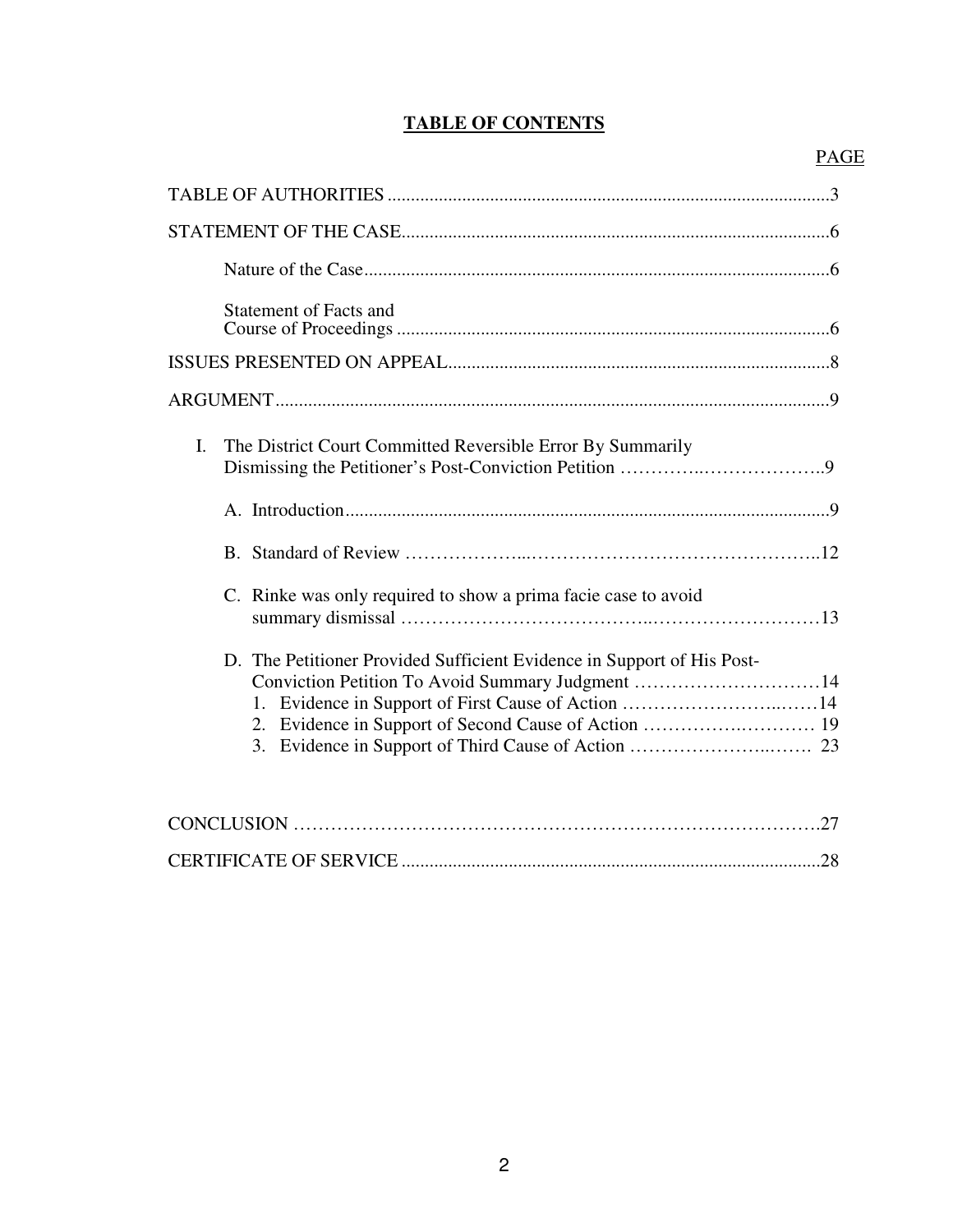## TABLE OF AUTHORITIES

# **Cases**

| Ash v. State, __ Idaho __ (Ct. App. 2017)(2017 Opinion No. 27) 12,14,15,20,22,24   |  |
|------------------------------------------------------------------------------------|--|
|                                                                                    |  |
| Blackburn v. State, __ Idaho __, 391 P.3d 654 (Ct. App. 2017)(2017 Opinion No. 12) |  |
|                                                                                    |  |
|                                                                                    |  |
|                                                                                    |  |
| Cosio-Nava v. State, __ Idaho __ (2016)(2016 Opinion No. 119)  9                   |  |
| Cuyler v. Sullivan, 446 U.S. 335, 344, 100 S.Ct. 1708, 64 L.Ed.2d 333 (1980)  10   |  |
|                                                                                    |  |
| <i>Eddington v. State</i> , __ Idaho __ (Ct. App. 2017)(2017 Opinion No. 25)  9,19 |  |
|                                                                                    |  |
|                                                                                    |  |
| Garza v. State, __ Idaho __ (Ct. App. 2017)(2017 Opinion No. 7)  18,20,24          |  |
|                                                                                    |  |
| Hill v. Lockhart, 474 U.S. 52, 106 S.Ct. 366, 88 L.Ed.2d 203 (1985)  9,11,19       |  |
| Jae Lee v. U.S., 582 U.S. ___, __ S. Ct. __, __ L.Ed.2d __ (2017)  9               |  |
|                                                                                    |  |
|                                                                                    |  |
| Lafler v. Cooper, 566 U.S. 156, 132 S.Ct. 1376, 182 L.Ed.2d 398 (2012) 9           |  |
|                                                                                    |  |
|                                                                                    |  |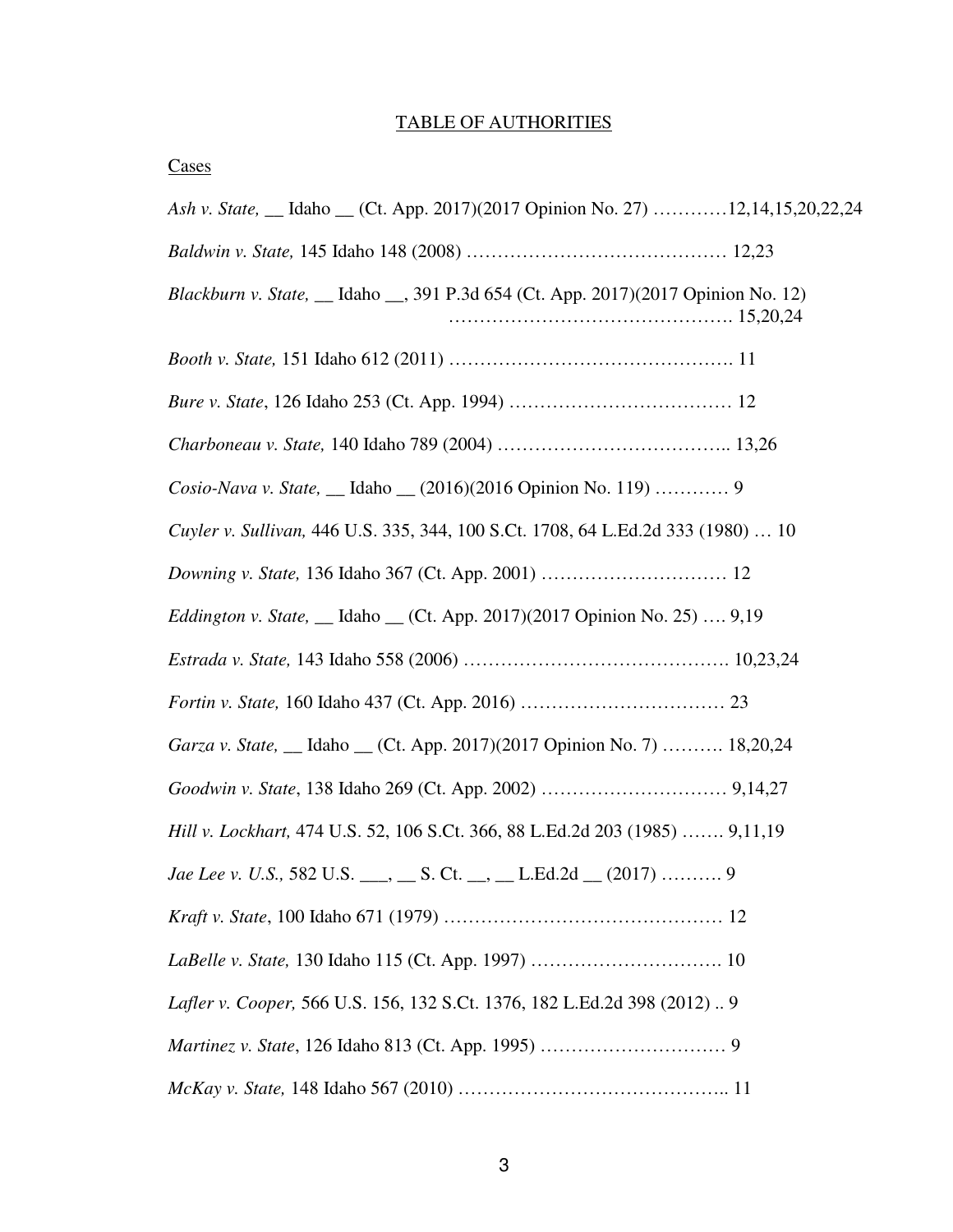| McKinney v. State, __ Idaho __ (2017)(2017 Opinion No. 64)  16                                     |
|----------------------------------------------------------------------------------------------------|
| McMann v. Richardson, 397 U.S. 759, 90 S.Ct. 1441, 25 L.Ed.2d 763 (1970)  10                       |
| Missouri v. Frye, 566 U.S. 134, 140, 132 S.Ct. 1399, 1405 (2012)  23                               |
|                                                                                                    |
|                                                                                                    |
|                                                                                                    |
|                                                                                                    |
|                                                                                                    |
|                                                                                                    |
|                                                                                                    |
|                                                                                                    |
|                                                                                                    |
|                                                                                                    |
|                                                                                                    |
|                                                                                                    |
|                                                                                                    |
| Strickland v. Washington, 466 U.S. 668, 104 S.Ct. 2052, 80 L.Ed.2d 674 (1984)                      |
| <i>Takhsilov v. State</i> , __ Idaho __, 389 P.3d 955 (Ct. App. 2016)(2016 Opinion No. 136)  14,27 |
| <i>Thomas v. State, _ Idaho _, 389 P.3d 200 (Ct. App. 2017)(2017 Opinion No. 6) 12,23</i>          |
| Wheeler v. State, ___ Idaho ___ (2017)(2017 Opinion No. 72) 12,23                                  |
|                                                                                                    |

*Wurdemann v. State,* \_\_ Idaho \_\_ (2017)(2017 Opinion No. 24) …………. 10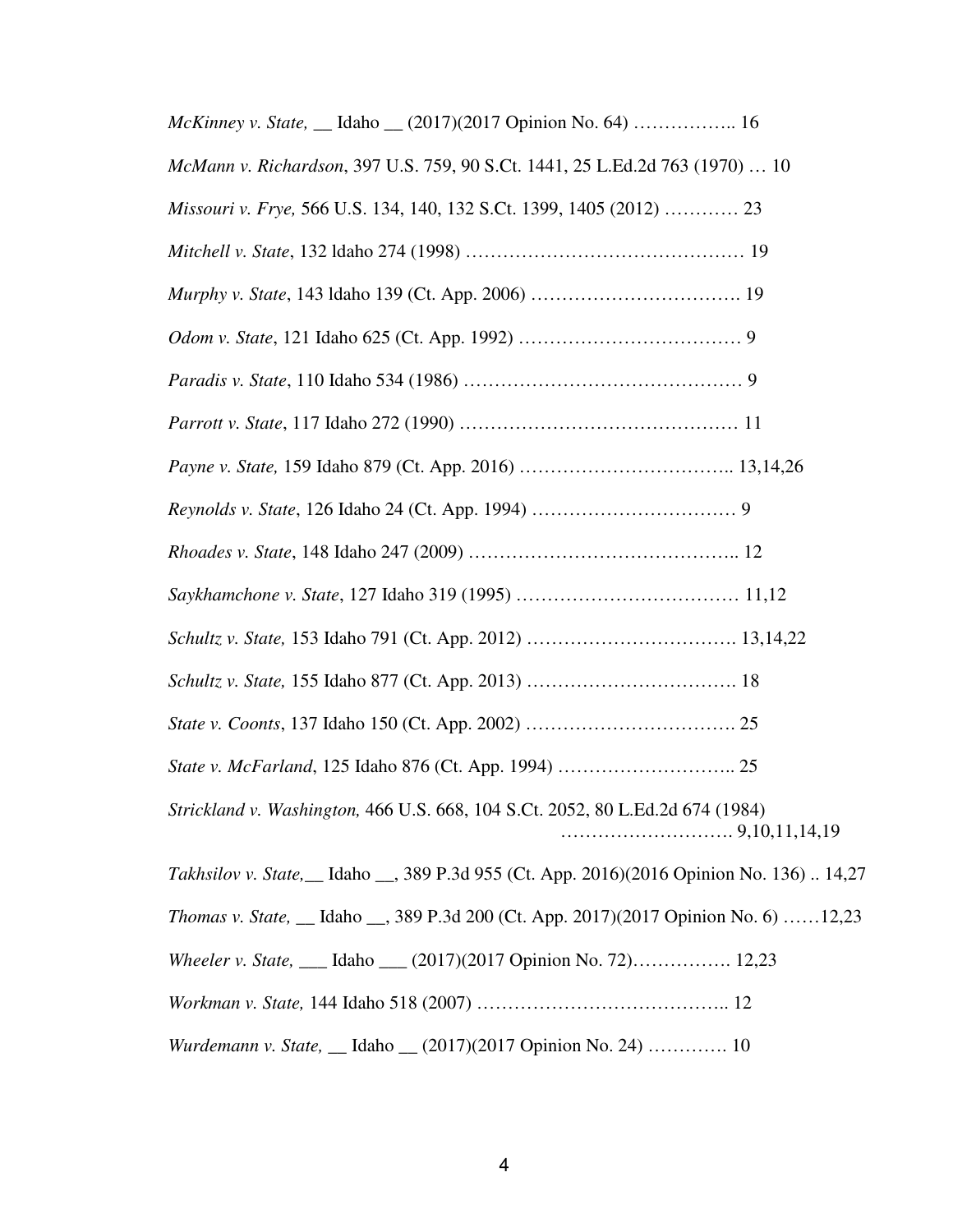# **Constitution**

|--|--|--|

# **Statutes and Rules**

| Idaho Code $$18-905(a)$    |  |
|----------------------------|--|
| Idaho Code $$18-918(2)$    |  |
| Idaho Code §18-923         |  |
| Idaho Code $$18-4501$      |  |
| Idaho Code §19-2520        |  |
| Idaho Code §19-2522        |  |
| Idaho Code §19-4901        |  |
| Idaho Code $\S19-4906(b)$  |  |
| Idaho Code $\S 19-4906(c)$ |  |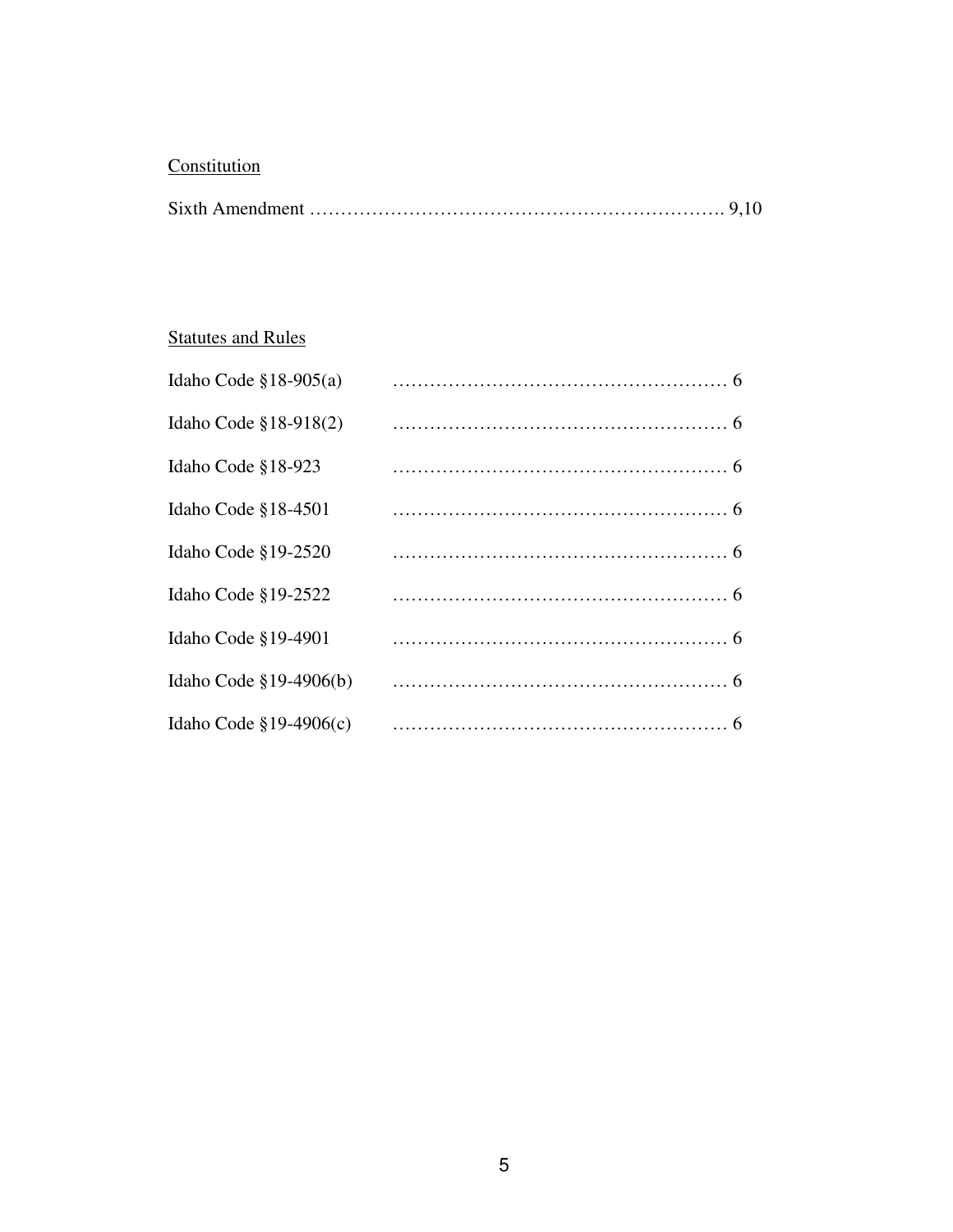#### STATEMENT OF THE CASE

### Nature of the Case

Appellant Isaac Joseph Rinke was charged with four felony charges in his underlying criminal case in Ada County, Idaho. He eventually pled guilty to two charges, Felony Domestic Battery and Attempted Strangulation. Mr. Rinke filed a Petition For Post-Conviction Relief against his appointed counsel. The District Court summarily dismissed Mr. Rinke's Petition.

#### Statement of the Facts and Course of Proceedings

Mr. Rinke was charged on September 12, 2013 with four felony charges, Felony Domestic Battery (I.C. §18-918(2)), Attempted Strangulation (I.C. §18-923), Aggravated Assault With a Deadly Weapon or Instrument (I.C. §18-905(a)), and Second Degree Kidnapping (I.C. §18-4501). The State also filed a sentencing enhancement for Use of a Deadly Weapon in the Commission of a Felony (I.C. §19-2520).

The Court appointed the Ada County Public Defender's Office to represent Mr. Rinke. Mr. Rinke was represented in the case by attorneys Ann Cosho, Reed Smith and Anthony Geddes of the Ada County Public Defender's Office. Mr. Smith acted as lead counsel. Ms. Cosho only represented Mr. Rinke at the Magistrate Court level, for Mr. Rinke's preliminary hearing (which was waived). Mr. Geddes only represented Mr. Rinke at his sentencing hearing, as Mr. Smith was unavailable for the hearing date.

Mr. Rinke suffered from significant mental health issues during the pendency of his case. (*See* R. 382 (Tr. p. 75, l. 5 to p. 76, l. 12). He was never comprehensively evaluated for mental health status or competency or for his ability to assist in his own defense.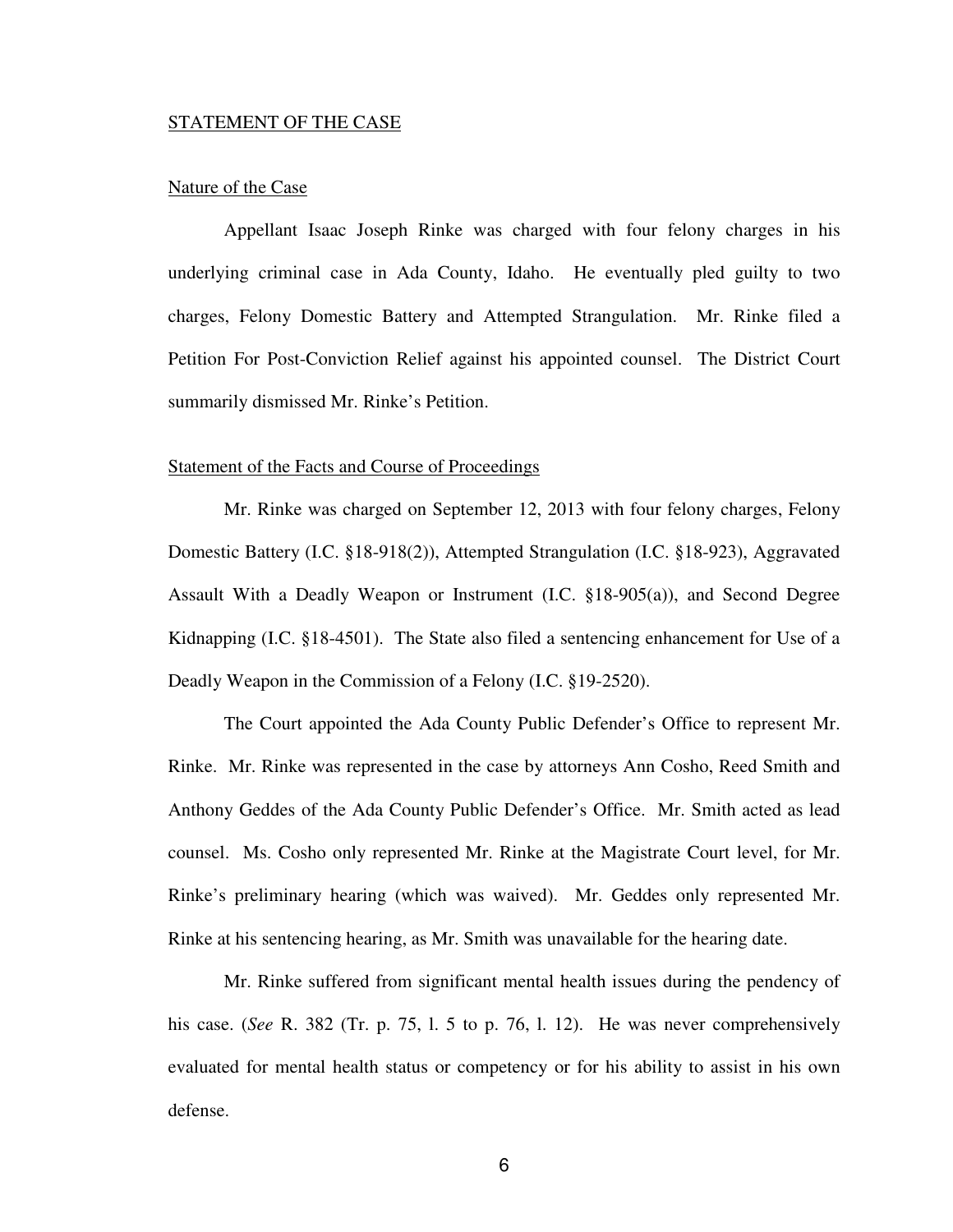Mr. Rinke pled guilty on October 10, 2013 to two charges, Felony Domestic Battery and Attempted Strangulation. The State dismissed the remaining charges and the sentencing enhancement.

The District Court Judge, Michael Wetherell, sentenced Mr. Rinke to a maximum term of ten years on the Felony Domestic Battery charge, and a maximum term of fifteen years on the Attempted Strangulation charge. The District Court ordered the sentences to run consecutively to each other, for a total term of twenty-five years imprisonment, with ten years determinate and fifteen years indeterminate. Mr. Rinke is currently incarcerated at the Idaho State Correctional Institution in Boise, Idaho.

Mr. Rinke appealed from the judgment of conviction to the Idaho Supreme Court. (Docket Number #41696-2013). The Idaho State Appellate Public Defender's Office represented Mr. Rinke on the direct appeal. The Idaho Court of Appeals denied Mr. Rinke's appeal, and affirmed the judgment and sentence imposed therein. The Court of Appeals issued its remittitur in the appeal to the District Court on August 26, 2014.

Mr. Rinke filed his Petition For Post-Conviction Relief on June 25, 2015. He subsequently filed an Amended Petition For Post-Conviction Relief on August 2, 2016. Mr. Rinke filed numerous documents, affidavits and records in support of his postconviction petition.

The State filed a motion for summary dismissal of Mr. Rinke's post-conviction case. The matter proceeded to hearing on October 11, 2016. Judge Samuel Hoagland presided over the proceedings, as Judge Michael Wetherell had retired in the interim.

The District Court issued its opinion on November 21, 2016, in which it granted summary dismissal of Mr. Rinke's post-conviction petition. The Court issued Judgment in favor of the State and against Mr. Rinke on November 23, 2016.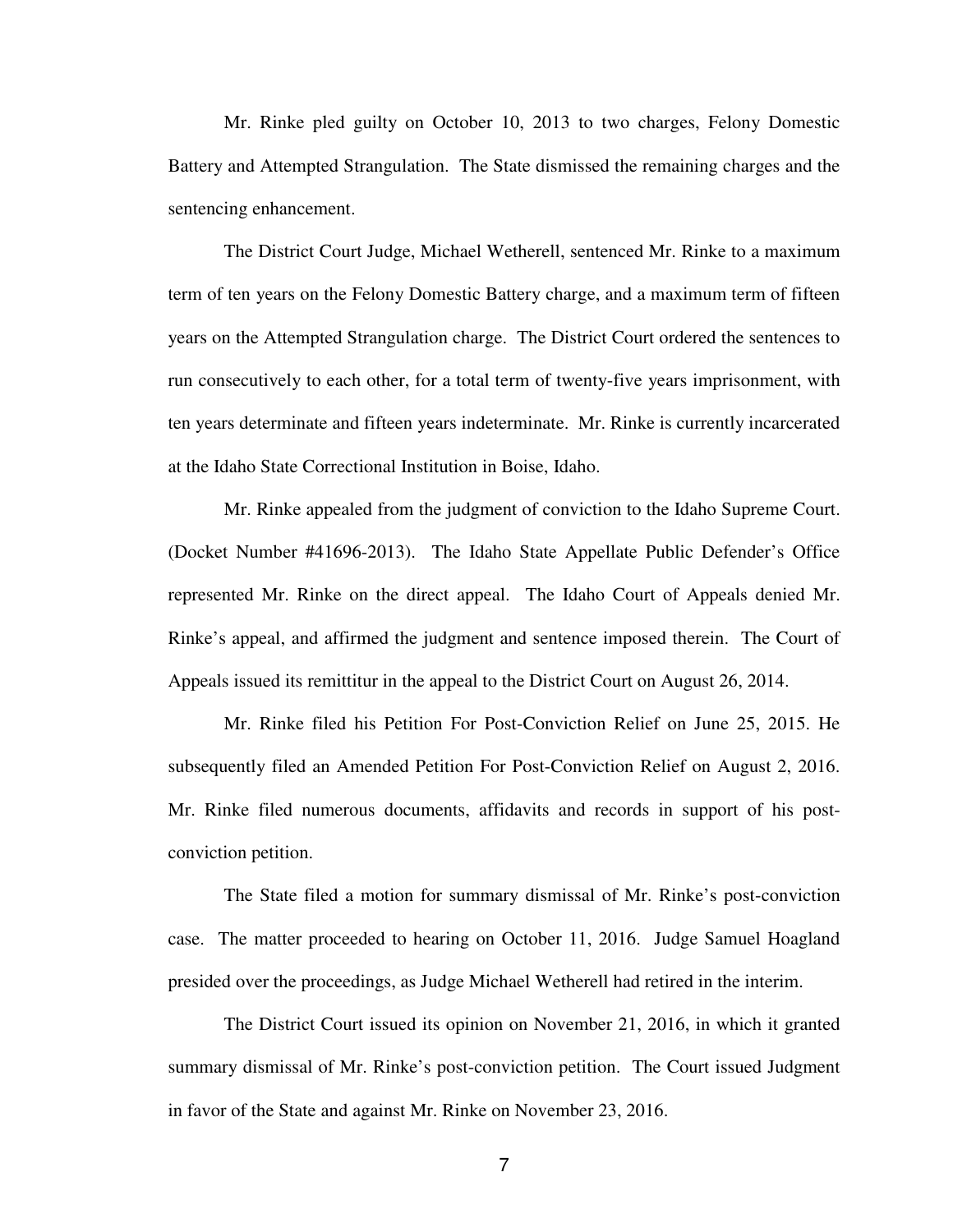Mr. Rinke filed this appeal on December 23, 2016.

## ISSUES PRESENTED ON APPEAL

1. Whether the District Court committed reversible error by summarily dismissing Mr. Rinke's Post-Conviction Petition?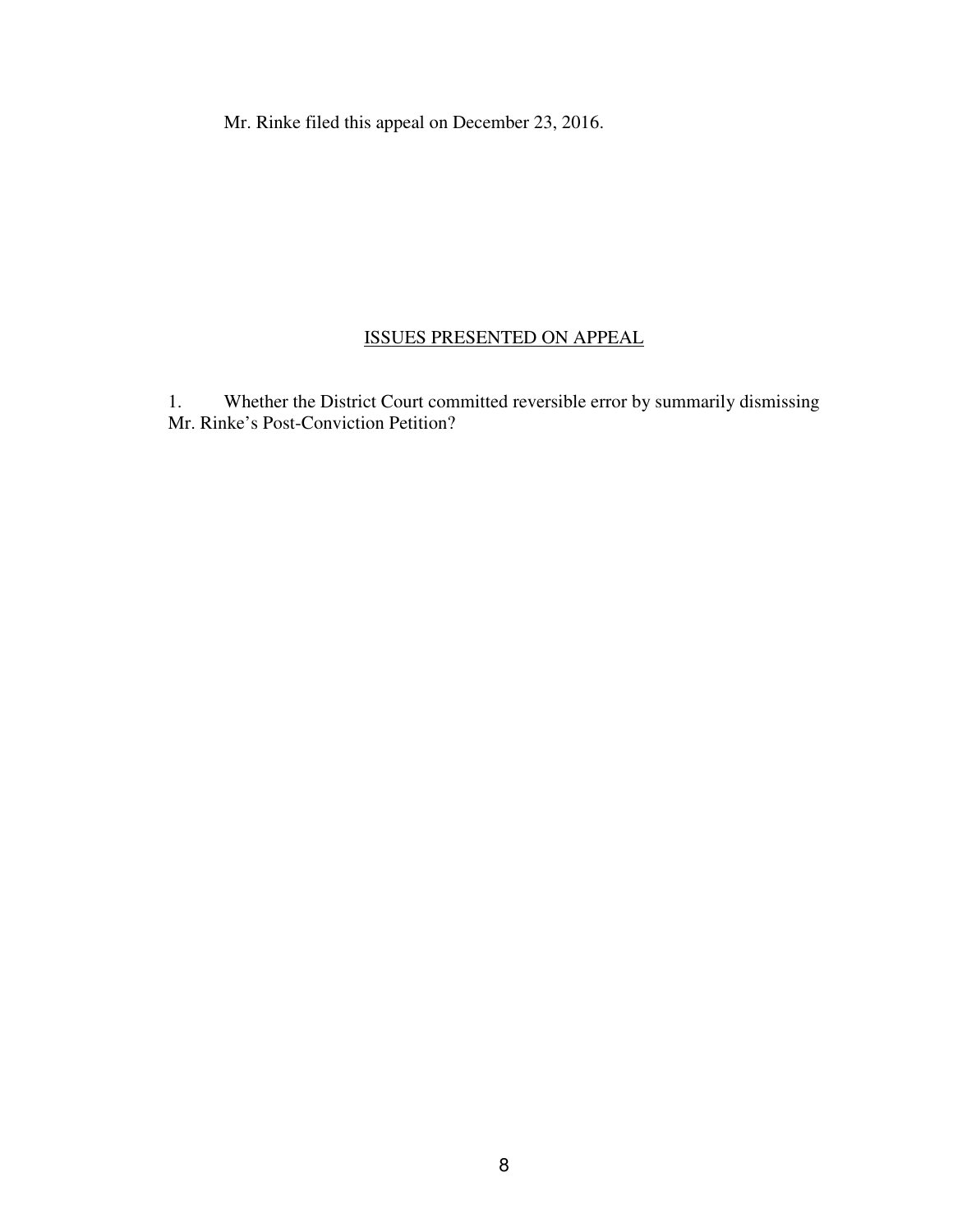#### ARGUMENT

### I. The District Court Committed Reversible Error By Summarily Dismissing Mr. Rinke's Petition For Post-Conviction Relief.

#### A. Introduction

An application for Post-Conviction Relief ("PCR") under Idaho Code §19-4901 *et seq.*, initiates a special proceeding, which is civil in nature, and is an entirely new proceeding, distinct from the criminal action which led to the conviction. *Paradis v. State*, 110 Idaho 534, 536 (1986)*; Reynolds v. State*, 126 Idaho 24, 27 (Ct. App. 1994). In a post-conviction proceeding, the burden is on the petitioner to establish grounds for relief by a preponderance of the evidence. *Cosio-Nava v. State,* \_\_ Idaho \_\_ (2016)(2016 Opinion No. 119, ps. 3-4, Nov. 2, 2016); *Martinez v. State*, 126 Idaho 813, 816 (Ct. App. 1995); *Reynolds, supra*; *Odom v. State*, 121 Idaho 625, 626 (Ct. App. 1992).

### Ineffective Assistance of Counsel

The petitioner's claim of ineffective assistance of counsel may be brought under the post-conviction procedure act. *Eddington v. State,* \_\_ Idaho \_\_ (Ct. App. 2017)(2017 Opinion No. 25, p. 4, May 8, 2017); *Goodwin v. State*, 138 Idaho 269, 272 (Ct. App. 2002).

The Sixth Amendment guarantees a defendant the effective assistance of counsel at "critical stages of a criminal proceeding", including when the defendant enters a guilty plea. *Jae Lee v. U.S.*, 582 U.S. \_\_\_, \_\_\_, \_\_\_ S.Ct. \_\_, \_\_ L.Ed.2d \_\_ (2017)(issued June 23, 2017)(citing *Lafler v. Cooper,* 566 U.S. 156, 165, 132 S.Ct. 1376, 182 L.Ed.2d 398 (2012); *Hill v. Lockhart,* 474 U.S. 52, 58, 106 S.Ct. 366, 88 L.Ed.2d 203 (1985)).

The United States Supreme Court issued its landmark ruling on ineffective assistance of counsel claims in *Strickland v. Washington,* 466 U.S. 668, 104 S.Ct. 2052,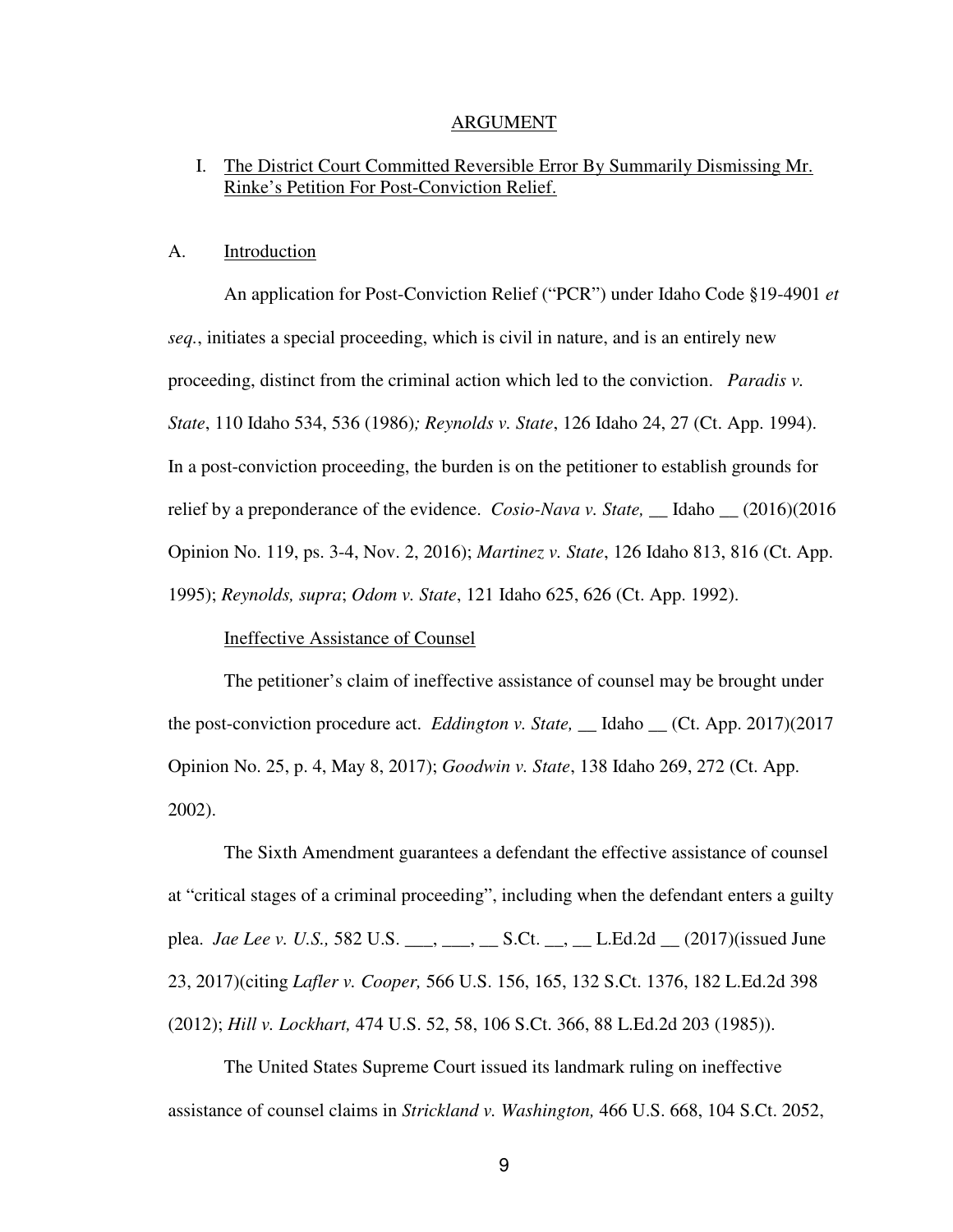80 L.Ed.2d 674 (1984). In *Strickland*, the United States Supreme Court first defined the right to counsel contained within the Sixth Amendment as the right to the effective assistance of counsel. *Id.,* 466 U.S. at 686 (citing *McMann v. Richardson*, 397 U.S. 759, 771, n. 14, 90 S.Ct. 1441, 25 L.Ed.2d 763 (1970)). Counsel can deprive a defendant of the right to effective assistance of counsel simply by failing to render "adequate legal assistance." *Id.* (citing *Cuyler v. Sullivan,* 446 U.S. 335, 344, 100 S.Ct. 1708, 64 L.Ed.2d 333 (1980)). The purpose of the right is, simply, to ensure a fair trial. *Id.* "The benchmark for judging any claim of ineffectiveness must be whether counsel's conduct so undermined the proper functioning of the adversarial process that the trial cannot be relied on as having produced a just result." *Id.* 

The *Strickland* case established a two-prong test for analyzing ineffective assistance of counsel claims. To prevail on a claim for ineffective assistance of counsel, the Petitioner must demonstrate (1) that trial counsel's performance was "deficient", and (2) that the Petitioner was prejudiced by counsel's performance. *Strickland,* 466 U.S. at 687. This standard has been applied word-for-word by the Idaho appellate courts. *See, e.g., Wurdemann v. State,* \_\_ Idaho \_\_ (2017)(2017 Opinion No. 24, p. 4, Feb. 28, 2017); *Estrada v. State,* 143 Idaho 558, 561 (2006).

To establish that trial counsel's performance was deficient, the petitioner must show that the attorney's representation fell below an objective standard of reasonableness. *Strickland*, 466 U.S. at 688; *LaBelle v. State,* 130 Idaho 115, 118 (Ct. App. 1997). The proper measure of attorney performance is "reasonableness under prevailing professional norms." *Strickland,* 466 U.S. at 688; *Wurdemann, supra,* p. 10. The petitioner must overcome a presumption that the attorney's conduct falls within a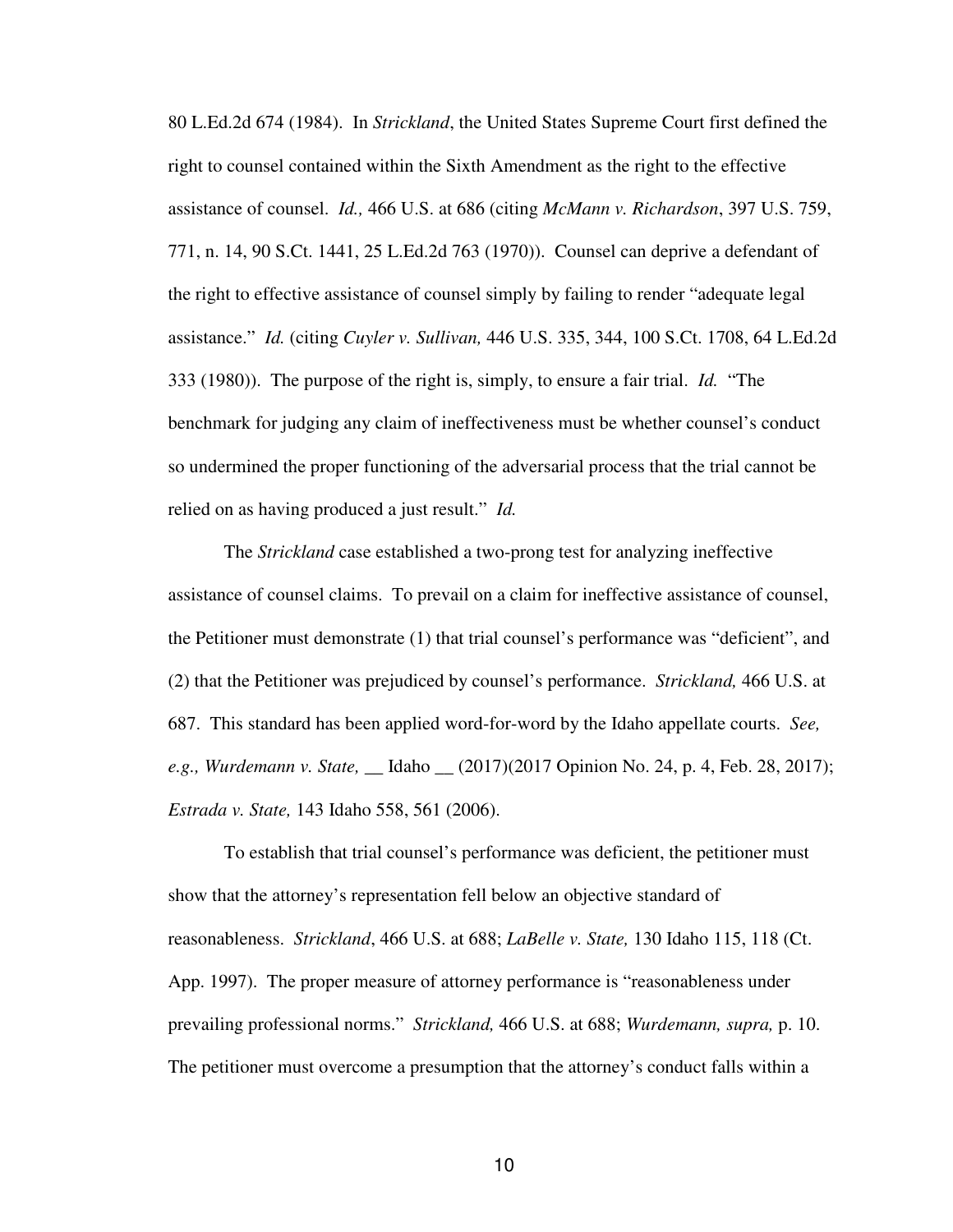wide range of reasonable professional assistance and sound trial strategy. *Strickland,* 466 U.S. at 689; *Estrada,* 143 Idaho at 561.

Proving "prejudice" requires a showing that "there is a reasonable probability that, but for counsel's errors, the result of the proceeding would have been different." *Saykhamchone v. State*, 127 Idaho 319, 323 (1995)(citing *Strickland, supra); Parrott v. State*, 117 Idaho 272, 275 (1990). A "reasonable probability" is defined as "a probability sufficient to undermine confidence in the outcome." *Strickland,* 466 U.S. at 694; *Booth v. State,* 151 Idaho 612, 618 (2011)(citing *McKay v. State,* 148 Idaho 567, 570 (2010) and *Strickland,* 466 U.S. at 694).

In summary, in cases like Mr. Rinke's where the petitioner pleads guilty and then asserts a PCR claim, the "prejudice requirement … focuses on whether counsel's constitutionally ineffective performance affected the outcome of the plea process. In other words, in order to satisfy the "prejudice" requirement, the defendant must show that there is a reasonable probability that, but for counsel's errors, he would not have pleaded guilty and would have insisted on going to trial." *Hill v. Lockhart*, 474 U.S. at 59.

The *Strickland* decision outlines specific duties that trial counsel must honor in representing criminal defendants. Counsel must assist the defendant as part and parcel of counsel's duty of loyalty to the defendant. *Strickland,* 466 U.S. at 688. Counsel's "overarching duty" to advocate the defendant's cause includes the duty to consult with the defendant on important decisions and to keep the defendant informed of important developments in the course" of the case. *Id.* Counsel has a duty to make "reasonable investigations" regarding the case. *Id.*, 466 U.S. at 691. Counsel has a duty to "bring to bear such skill and knowledge as will render the trial a reliable adversarial testing process." *Id.,* 466 U.S. at 688.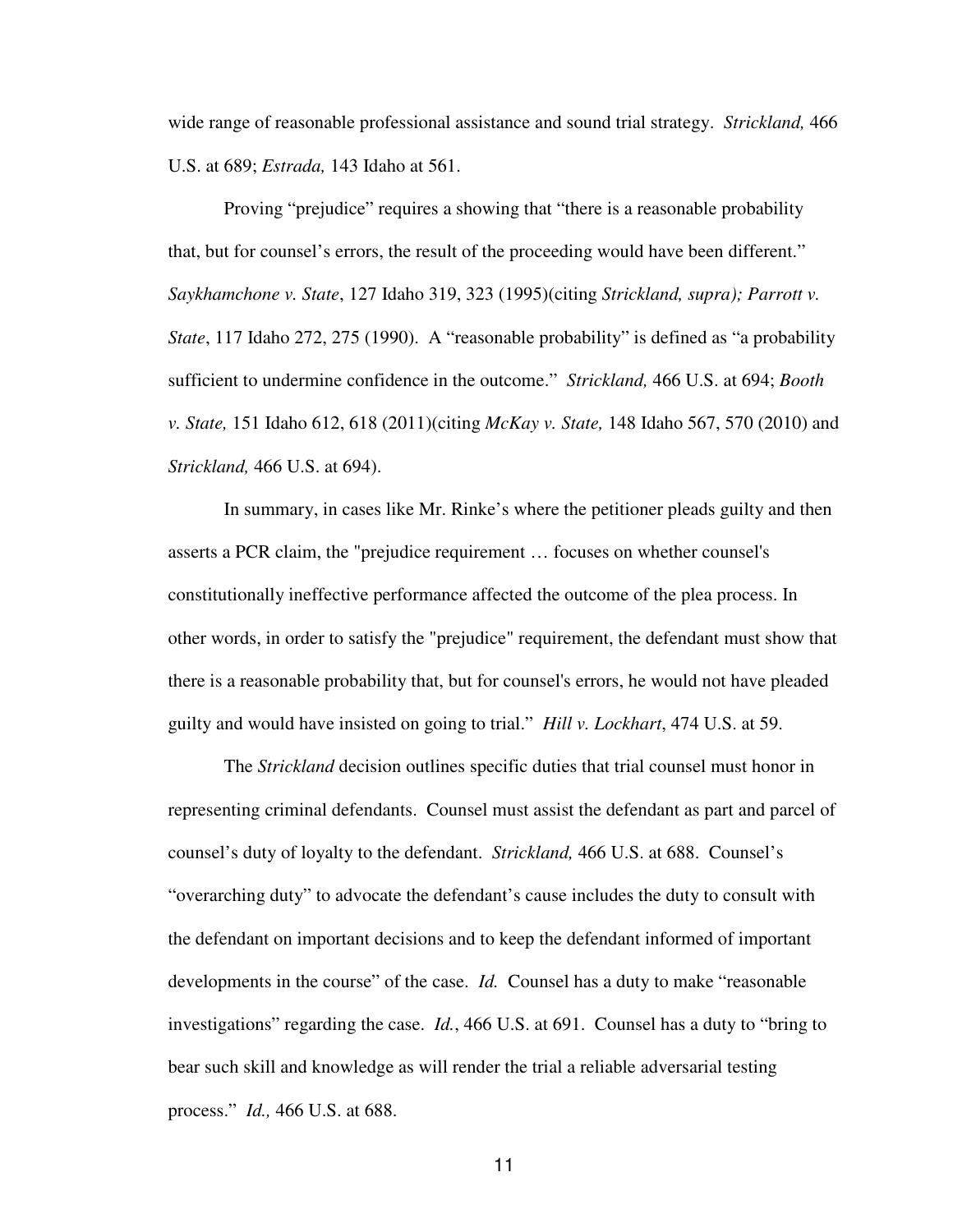The United States Supreme Court has declared that the "ultimate focus of the inquiry must be on the fundamental fairness" of the proceedings throughout the case. *Id.,*  466 U.S. at 696*.* They further declared that

"In every case, the court should be concerned with whether, despite the strong presumption of reliability, the result of the particular proceeding is unreliable because of a breakdown in the adversarial process that our system counts on to produce just results." *Id.* 

### B. Standard of Review

On review of a dismissal of a post-conviction relief application without an evidentiary hearing, the appellate court will determine whether a genuine issue of fact exists based on the pleadings, depositions and admissions together with any affidavits on file. *Wheeler v. State,* \_\_\_ Idaho \_\_\_ (2017)(2017 Opinion No. 72, p. 3, June 21, 2017) (citing *Workman v. State,* 144 Idaho 518, 523 (2007)(further citations omitted). A claim for post-conviction relief may only be summarily dismissed if it does not present a genuine issue of material fact. *Id.* (citing 19-4906(b); *Baldwin v. State,* 145 Idaho 148, 153 (2008)); *Thomas v. State,* \_\_ Idaho \_\_, 389 P.3d 200 (Ct. App. 2017)(2017 Opinion No. 6, p. 3, Jan. 27, 2017).

Over questions of law in post-conviction summary dismissal, the courts are to exercise free review. *Ash v. State*, \_\_ Idaho \_\_ (Ct. App. 2017)(2017 Opinion No. 27 p. 4, June 7, 2017)(citing *Rhoades v. State*, 148 Idaho 247, 250 (2009) and *Downing v. State,* 136 Idaho 367, 370 (Ct. App. 2001)).

The Idaho Supreme Court has addressed the matter of uncontroverted allegations in post-conviction claims. Although courts need not accept the petitioner's ultimate conclusions, courts are required to accept the petitioner's unrebutted allegations as true. *Saykhamchone, supra* (citing *Kraft v. State*, 100 Idaho 671, 674 (1979)); *Bure v. State*,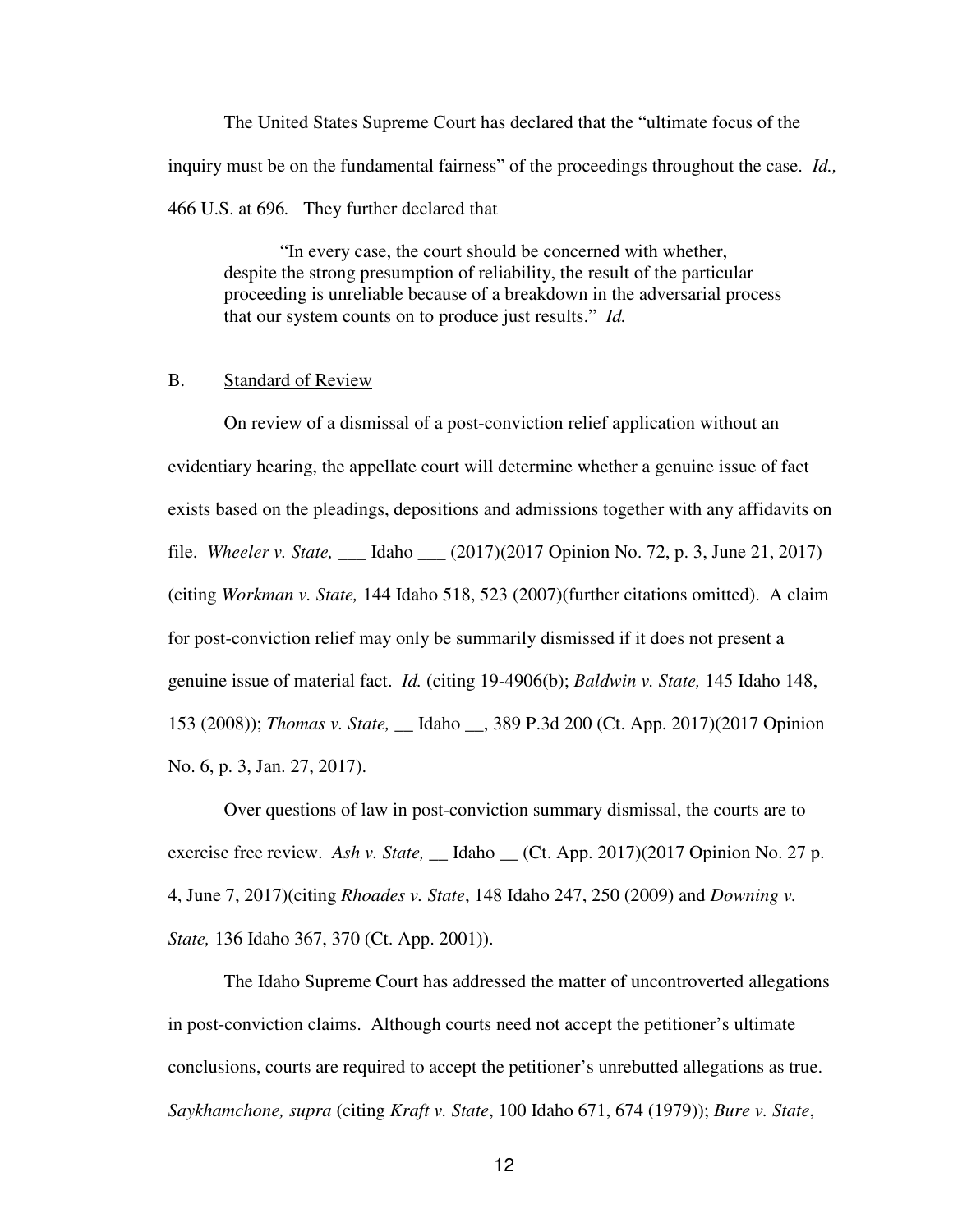126 Idaho 253, 254 (Ct. App. 1994). The Court's language in the referenced cases leaves no doubt that this is a mandatory, rather than discretionary, determination. If the petitioner's allegations are unrebutted, they must be accepted as true and accurate, and treated as same by the court. Further, " … the courts must liberally construe the facts and draw reasonable inferences in favor of the petitioner." *Wheeler, supra* (citing *Charboneau v. State,* 140 Idaho 789, 792 (2004)).

## C. Rinke was only required to show a prima facie case to avoid summary dismissal.

At the summary judgment stage of the proceedings, Mr. Rinke was not required to prove his case by a preponderance of the evidence. Rather, for purposes of surviving summary judgment or summary dismissal, Mr. Rinke was only required to establish a *prima facie* case of ineffective assistance of counsel. *Ash, supra,* at 3; *Schultz v. State,*  153 Idaho 791, 796 (Ct. App. 2012). Mr. Rinke respectfully asserts that the District Court erred by requiring Mr. Rinke to show more than a *prima facie* case at the summary judgment stage.

Mr. Rinke provided evidence to support each of his claims, as discussed in detail below. Mr. Rinke recognized that while the parties and the District Court may have disagreed about the strength of that evidence, the District Court erred by not conceding that Mr. Rinke had clearly provided evidence on each claim in his PCR Petition. In doing so, Mr. Rinke laid out a *prima facie* case of ineffective assistance of counsel, and therefore, summary dismissal was simply inappropriate. *See Payne v. State,* 159 Idaho 879, 883 (Ct. App. 2016); *Charboneau,* 140 Idaho at 792. Since a genuine issue of material fact had been presented with supporting evidence, the District Court should have denied summary dismissal and conducted an evidentiary hearing to resolve the factual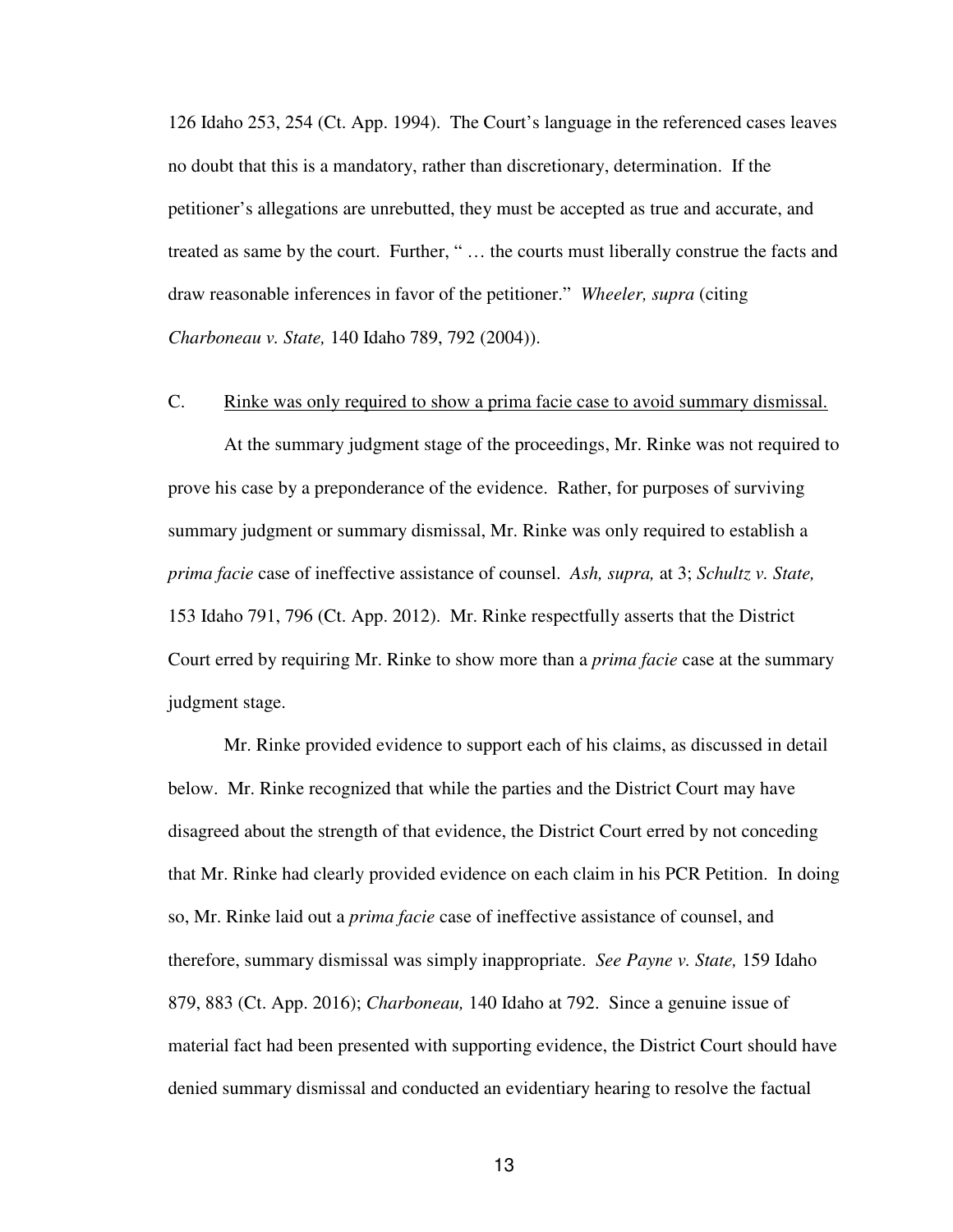issues. *Takhsilov v. State,*\_\_ Idaho \_\_, 389 P.3d 955 (Ct. App. 2016)(2016 Opinion No.

136, p. 4, Nov. 23, 2016)(citing *Goodwin, supra,* 138 Idaho at 272).

The District Court erred by granting summary judgment and failing to allow Mr. Rinke an evidentiary hearing. This Court should remedy that error.

### D. The Petitioner Provided Sufficient Evidence in Support of His Post-Conviction Petition To Avoid Summary Judgment.

In order to avoid summary judgment and move on to an evidentiary hearing in his PCR case, Mr. Rinke was required to present evidence making a *prima facie* case on each element of his claims. *Ash, supra*; *Schultz, supra; Payne,* 159 Idaho at 883*.* Mr. Rinke met his burden, as discussed in detail below.

### 1. Evidence in support of First Cause of Action

Mr. Rinke's first cause of action focused on errors and omissions of his trial court counsel during the "pre-trial phase" of his criminal case. (*See* R. 008-09, 280-82). Mr. Rinke alleged that his counsel failed to adequate prepare Mr. Rinke's defense for trial, failed to spend sufficient time with and confer with Mr. Rinke regarding trial strategies and defenses, and failed to investigate information, important evidence, and potential witnesses, to bolster Mr. Rinke's chances of establishing a viable defense to the charges against him. (*Id.*). Mr. Rinke's claims were based on the directive of the U.S. Supreme Court in *Strickland*, requiring trial counsel to "conduct reasonable investigations" as part of his mandated duties in representation of criminally-accused persons. *See Strickland,*  466 U.S. at 691.

The District Court rejected these claims, basically on the grounds that Mr. Rinke failed to inform the Court of any issues at his plea colloquy (R. 498-99). Regarding the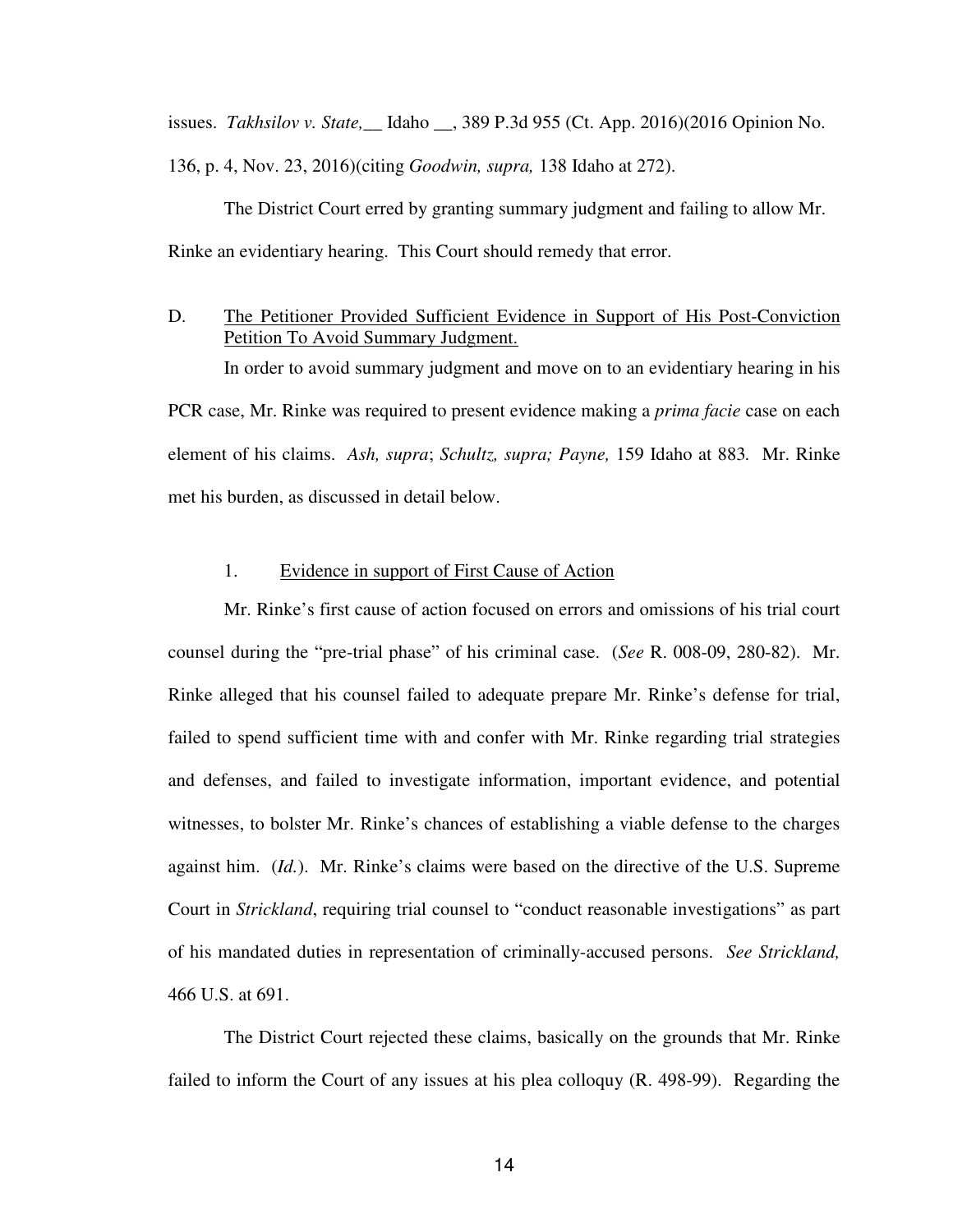failure to investigate and interview witnesses, the Court ignored the evidence offered in support of these claims and instead offered cursory legal conclusions. (R. 500). Regarding counsel's failure to obtain physical evidence, the Court again ignored relevant evidence in support of these claims, and instead offered the legal conclusion that Mr. Rinke failed to raise a genuine issue of material fact. (R. 501). Most importantly, it appears that the District Court did not follow the appropriate standard, and required Mr. Rinke to show more than a *prima facie* case at the summary judgment stage of the PCR proceedings. *See Ash, supra,* at 3; *Blackburn v. State,* \_\_ Idaho \_\_, 391 P.3d 654 (Ct. App. 2017)(2017 Opinion No. 12, p. 3, Feb. 9, 2017).

Rinke provided evidence and proof in support of the claims comprising his first cause of action, in the form of his sworn statements in his initial PCR petition and in his two affidavits. (*See* R. 008-09, 280-282, 300-07, 315-319).

Mr. Rinke's affidavits outlined and explained these allegations in detail, including the specific witnesses and evidence he requested that his counsel pursue in his defense. (*See* R. 303-305, 314-20).

Concerning his claim that his attorney failed to investigate evidence and witnesses in his defense, Mr. Rinke also submitted evidence in the form of affidavits from potential defense witnesses Rebecca Goodwin, Yurek Hansen, Jonathan Scaggs and Jim Moison. (*See* R. 350-65).

Ms. Goodwin's affidavit and Mr. Hansen's affidavit provided crucial information regarding their respective conversations with the complaining witness after the alleged events that led to Mr. Rinke's arrest and charges. Mr. Rinke alleged that these versions differed significantly from the version of events which the complaining witness provided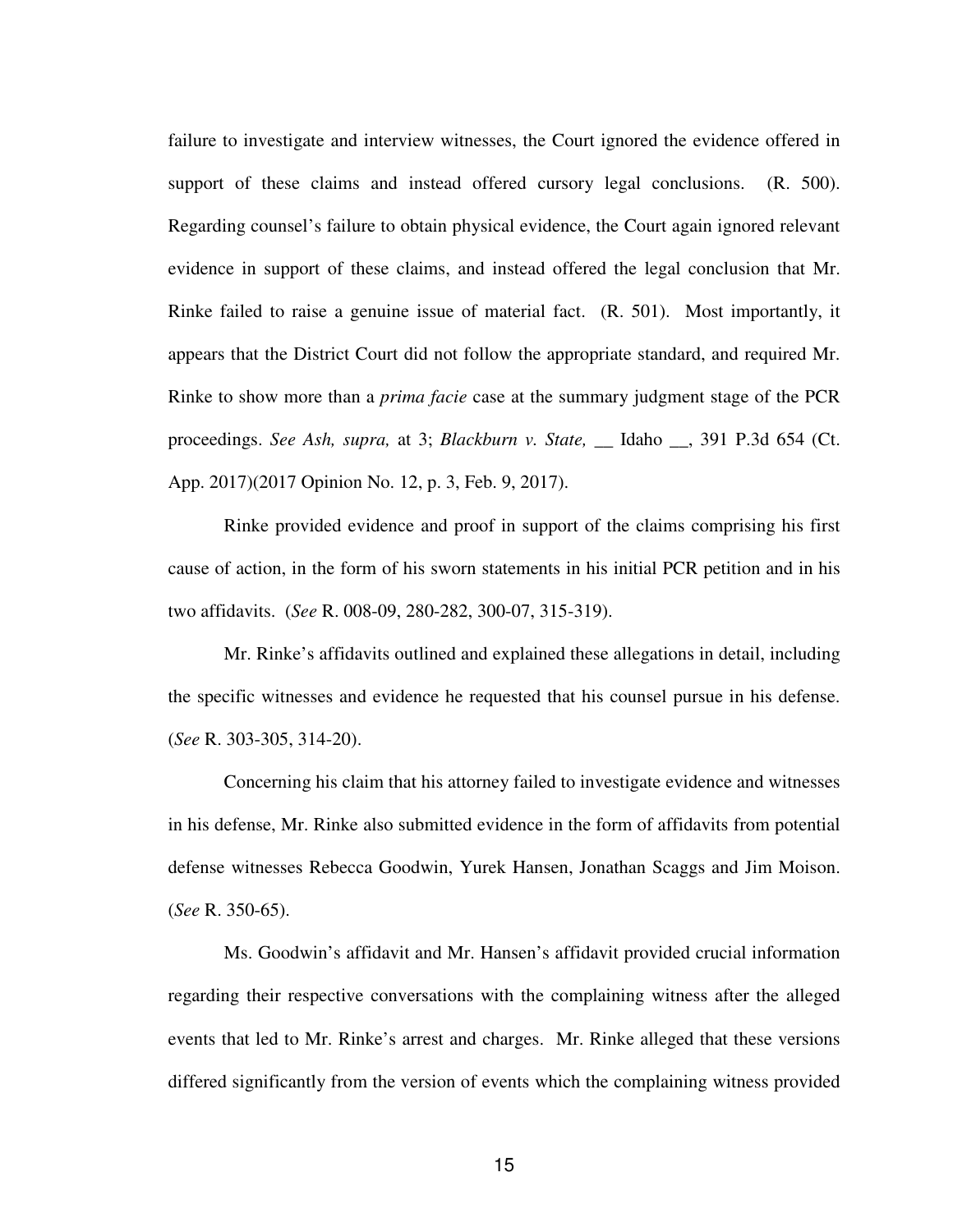to investigating officers and to the Court, creating ripe grounds for cross-examination and impeachment of the State's only witness. Mr. Rinke testified that he requested that his counsel contact these witnesses and interview them regarding this crucial evidence. (*See*  R. 303-04). Counsel failed to do so. This allegation was not controverted by the State.

Mr. Moison's affidavit provided potentially valuable impeachment evidence against the State's only eyewitness and complaining witness. Mr. Rinke's counsel could have utilized this evidence to attack the veracity and credibility of the State's key witness, and frame her character for untruthfulness, pursuant to Idaho Rule of Evidence 608, significantly bolstering Mr. Rinke's defense. Counsel failed to contact this witness or pursue this evidence, according to Mr. Moison. This was not disputed by the State.

These affidavits confirmed counsel's failure to contact these important witnesses and obtain this crucial evidence, despite direct requests from his client to do so. In providing these affidavits in support of his claims, Mr. Rinke raised a genuine issue of material fact, meeting his burden to defeat summary dismissal on this count. *See McKinney v. State,* \_\_ Idaho \_\_ (2017)(2017 Opinion No. 64, p. 4, June 20, 2017); Idaho Code §19-4906(c). The District Court erred by ruling otherwise.

Mr. Rinke filed a second Affidavit which outlined and explained these allegations in more detail, and included the specific documents which he requested his counsel obtain in his defense. (*See* R. 314-65).

In Mr. Rinke's second affidavit, he provided additional evidence to support his claim regarding his counsel's failure to obtain physical evidence in Mr. Rinke's defense, in the form of phone and work records. (*See* R. 314-43). Mr. Rinke's second affidavit outlined the importance of this evidence, and how it could have been utilized by his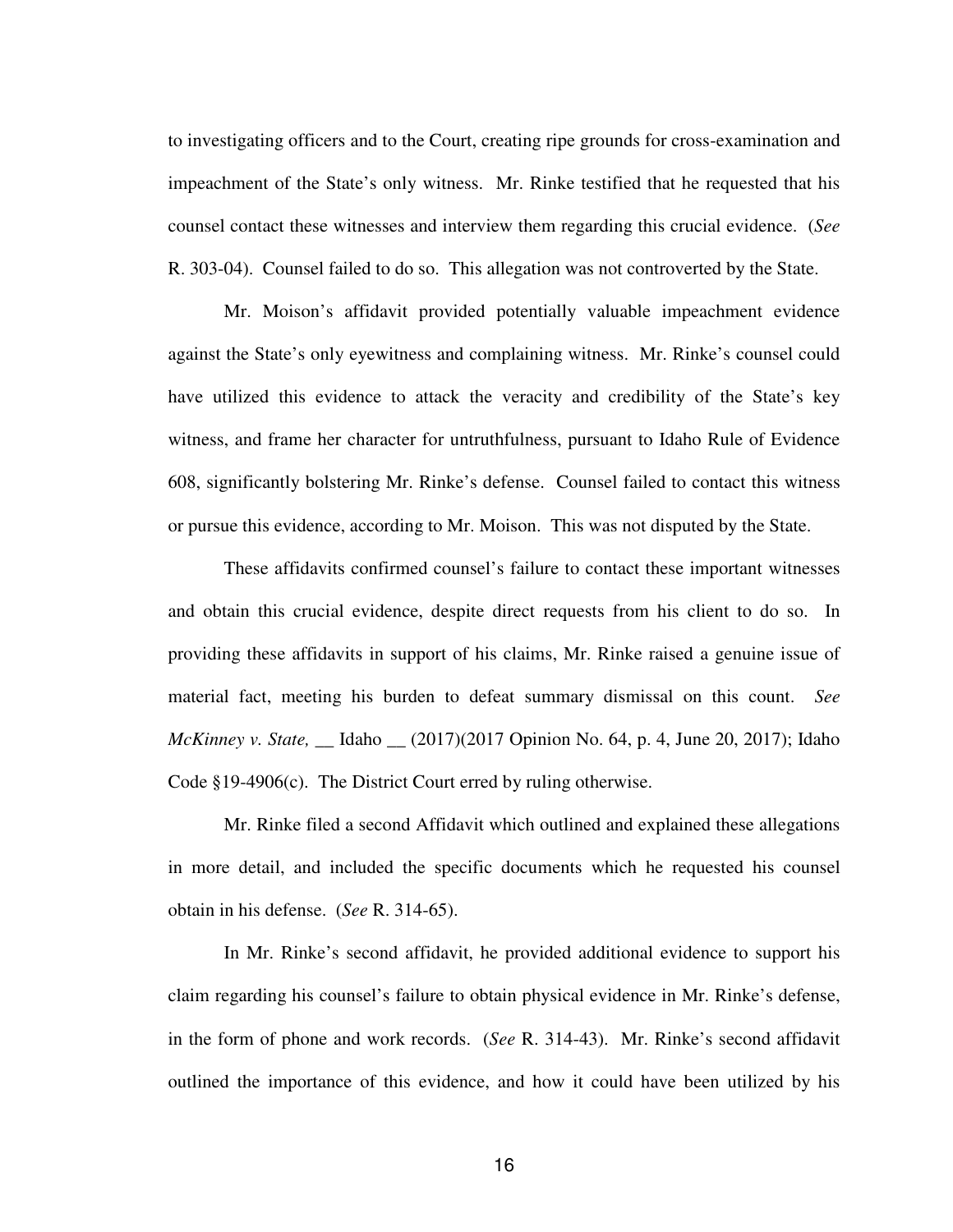counsel to attack the State's only witness' credibility and bolster a defense against the charges. Again, this constituted substantial proof in support of his claims, and satisfied the initial threshold for overcoming summary disposition.

In addition, Mr. Rinke alleged that his counsel failed to request a comprehensive mental health evaluation in the case, and provided no notice to the Court of Mr. Rinke's depreciated mental status, despite his awareness that Mr. Rinke was experiencing serious mental health issues and may have lacked the capacity to assist in his own defense or enter a valid plea. Mr. Rinke provided direct evidence of this claim through his PCR Petition as well as his Affidavit in support. (*See* R. 282-83, 305-09). Notably, Mr. Rinke's counsel *conceded* that they were aware of his ongoing mental health issues, in counsel's own statements to the District Court at sentencing. (*See* R. 382 (Tr. p. 75, l. 5 to p. 76, l. 12)(stating that "from the very beginning", Mr. Rinke's counsel and the prosecuting attorney were aware of and concerned with Rinke's mental health status)).

Mr. Rinke provided substantial additional evidence to support this particular claim, in the form of the report of Dr. Clay H. Ward, PhD, a respected Boise neuropsychologist. Dr. Ward's report provided crucial evidence regarding Mr. Rinke's mental state and mental health status during the pendency of the case. (*See* R. 392- 99)(consisting of Dr. Ward's *Neuropsychological Evaluation of Isaac Rinke)*. Dr. Ward indicated that the

<sup>&</sup>quot;records suggest he started decompensating mentally in response to a combination of work and relational stress, marijuana use, and his spouse having a miscarriage. There is strong evidence he was experiencing an acute mental health exacerbation and crisis when incarcerated on his current offenses. I saw no evidence in the record that his mental state was stabilized prior to his legal proceedings." *Id.* at p. 8.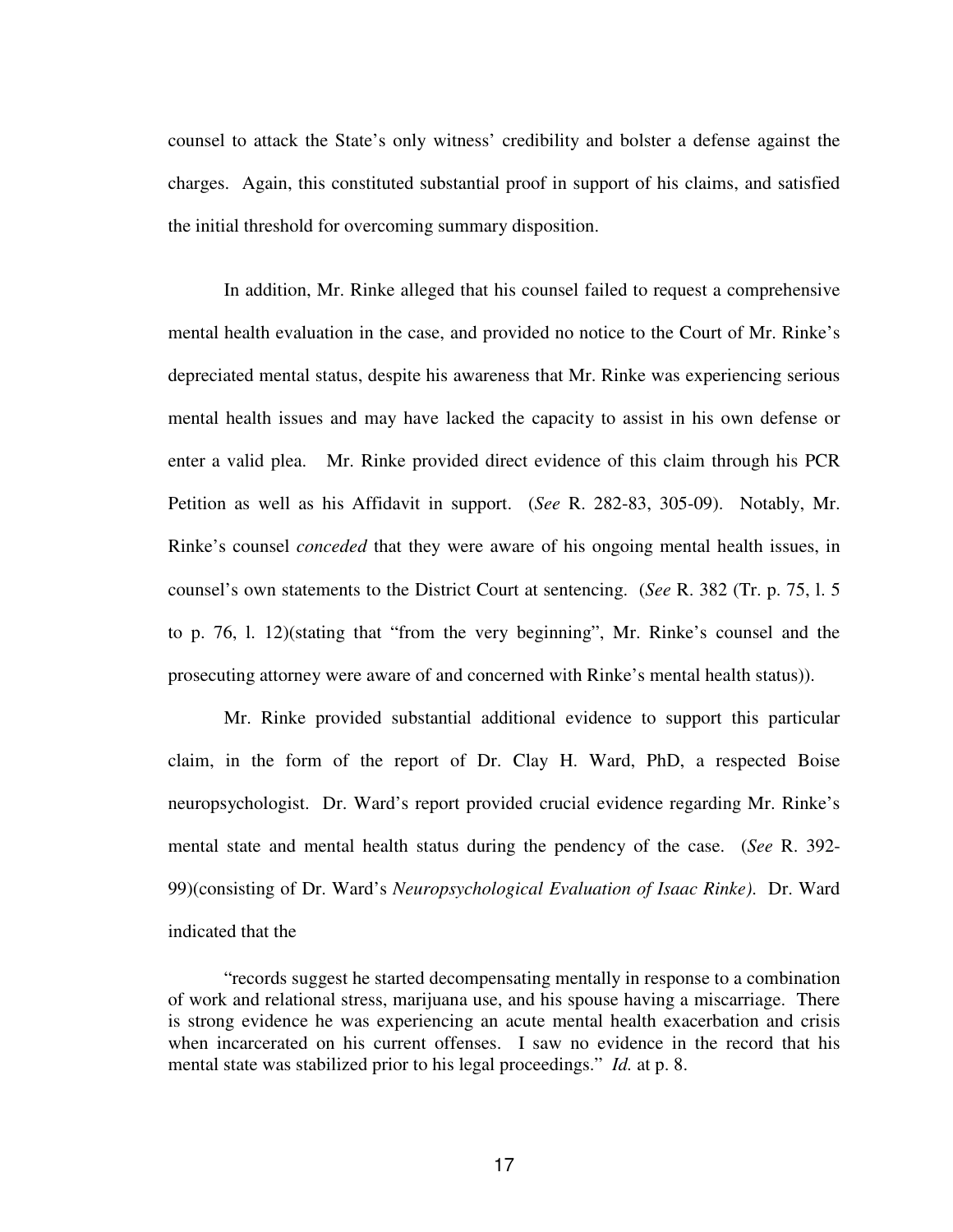For purposes of attempted summary dismissal by the State, the report provided more than ample evidence to support Mr. Rinke's PCR claim, and demonstrated that Mr. Rinke was entitled to a hearing on the merits. *See Garza v. State*, Idaho (Ct. App.) 2017)(2017 Opinion No. 7, p.4, Feb. 2, 2017); *Schultz v. State,* 155 Idaho 877, 881, 318 P.3d 646, 650 (Ct. App. 2013)(holding that when "a genuine issue of material fact is presented, an evidentiary hearing must be conducted to resolve the factual issues").

Mr. Rinke provided additional evidence to support this claim in the form of an affidavit from his acquaintance, Jonathan Scaggs. Mr. Scaggs' affidavit provided insight and information regarding Mr. Rinke's rapidly declining mental health state during the days leading up to the events in question. (*See* R. 362-63). This sworn testimony provided further evidence that Mr. Rinke's claim had merit and should not have been summarily dismissed.

 Based on a thorough review of the totality of the circumstances, Mr. Rinke had a clear argument that, his counsel's errors, omissions, and failure to conduct reasonable investigations in Rinke's case affected the plea process and strongly influenced Mr. Rinke to plead guilty and "cut his losses" rather than proceed to trial without effective counsel to help defend him. Mr. Rinke himself testified that he would have insisted on going to trial if his attorney had pursued the witnesses and evidence he requested, and took the time and effort to help build Mr. Rinke's defense. (*See* R. 305, 320-21).

As discussed herein above, in cases like Mr. Rinke's where the petitioner pleads guilty and then asserts a PCR claim, the "prejudice requirement … focuses on whether counsel's constitutionally ineffective performance affected the outcome of the plea process. In other words, in order to satisfy the "prejudice" requirement, the defendant must show that there is a reasonable probability that, but for counsel's errors, he would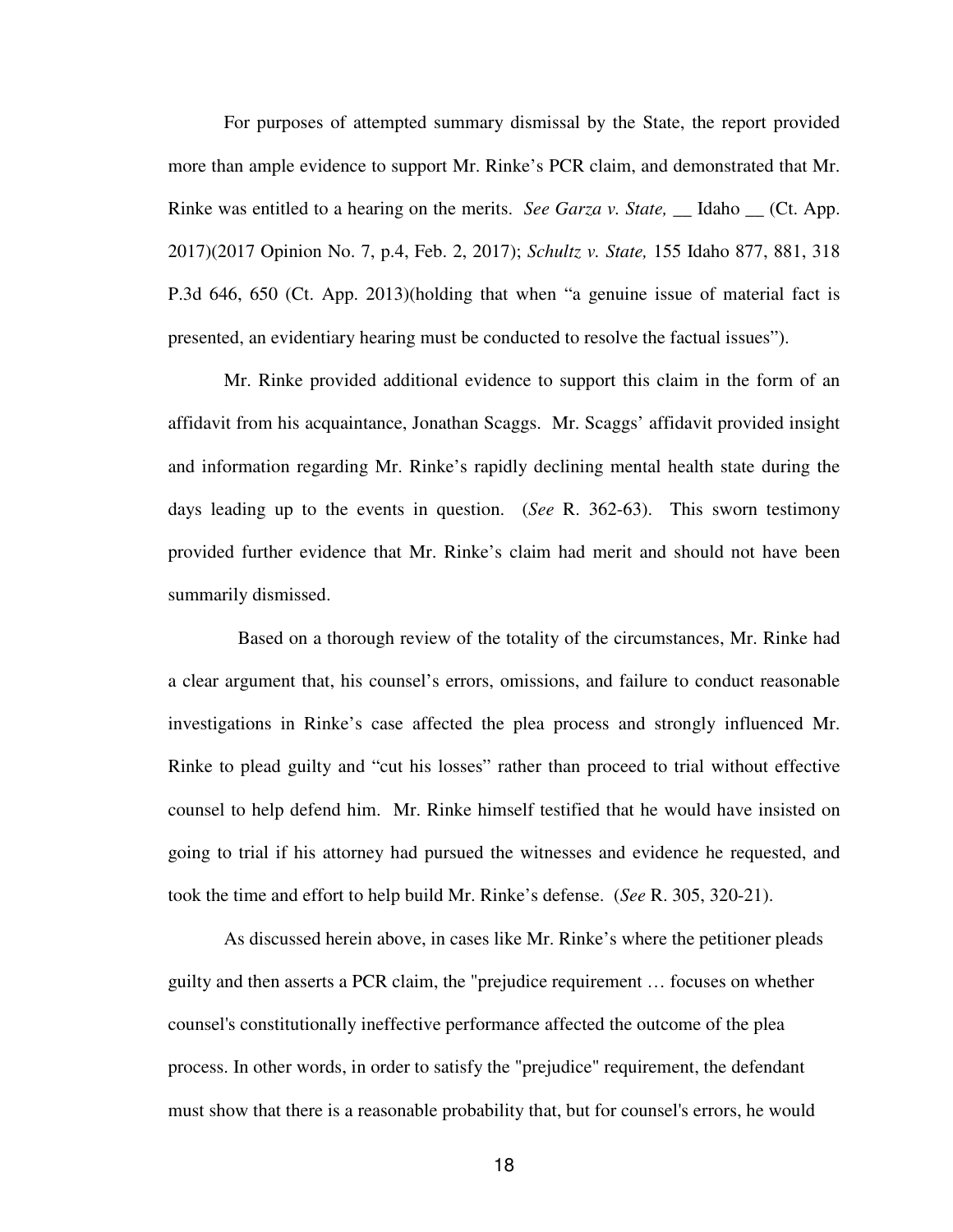not have pleaded guilty and would have insisted on going to trial." *Hill v. Lockhart*, 474 U.S. at 59. In this regard, Mr. Rinke meets the *Hill v. Lockhart* standard.

In summary, Rinke has set forth a *prima facie* case of Ineffective Assistance of Counsel on the First Cause of Action in his Petition. Mr. Rinke's attorney's deficient performance fell below objective standards of reasonableness (*see Strickland,* 466 U.S. at 687). Under well-established Idaho post-conviction law, defense counsel had a duty to conduct a reasonable, prompt, and thorough investigation in every case. *Mitchell v. State*, 132 ldaho 274, 280 (1998); *Eddington, supra,* p. 11. In analyzing a claim that counsel had neglected that duty, the courts are to consider not only the evidence known to counsel, but also whether that "known evidence would lead a reasonable attorney to investigate further." *Murphy v. State*, 143 ldaho 139, 146 (Ct. App. 2006). Mr. Rinke's attorney did not investigate further. Mr. Rinke set forth sufficient evidence that his attorney failed in these specifically-delineated duties under post-conviction precedent. Based thereon, summary dismissal was not appropriate, and the District Court erred.

### 2. Evidence in support of Second Cause of Action

Mr. Rinke's second cause of action focused on errors and omissions of his trial court counsel during the "plea and pre-sentencing phase" of his underlying criminal case. (R. 284-86). Mr. Rinke alleged that his attorney failed to investigate Rinke's mental health state or request a mental health examination, despite admitting to having clear knowledge of Mr. Rinke's severe, debilitating and ongoing mental health issues. Counsel allowed Mr. Rinke to proceed with an entry of a guilty plea under the same circumstances, despite having information that the plea may not have been knowing, voluntary, intelligent and with a complete understanding of its consequences.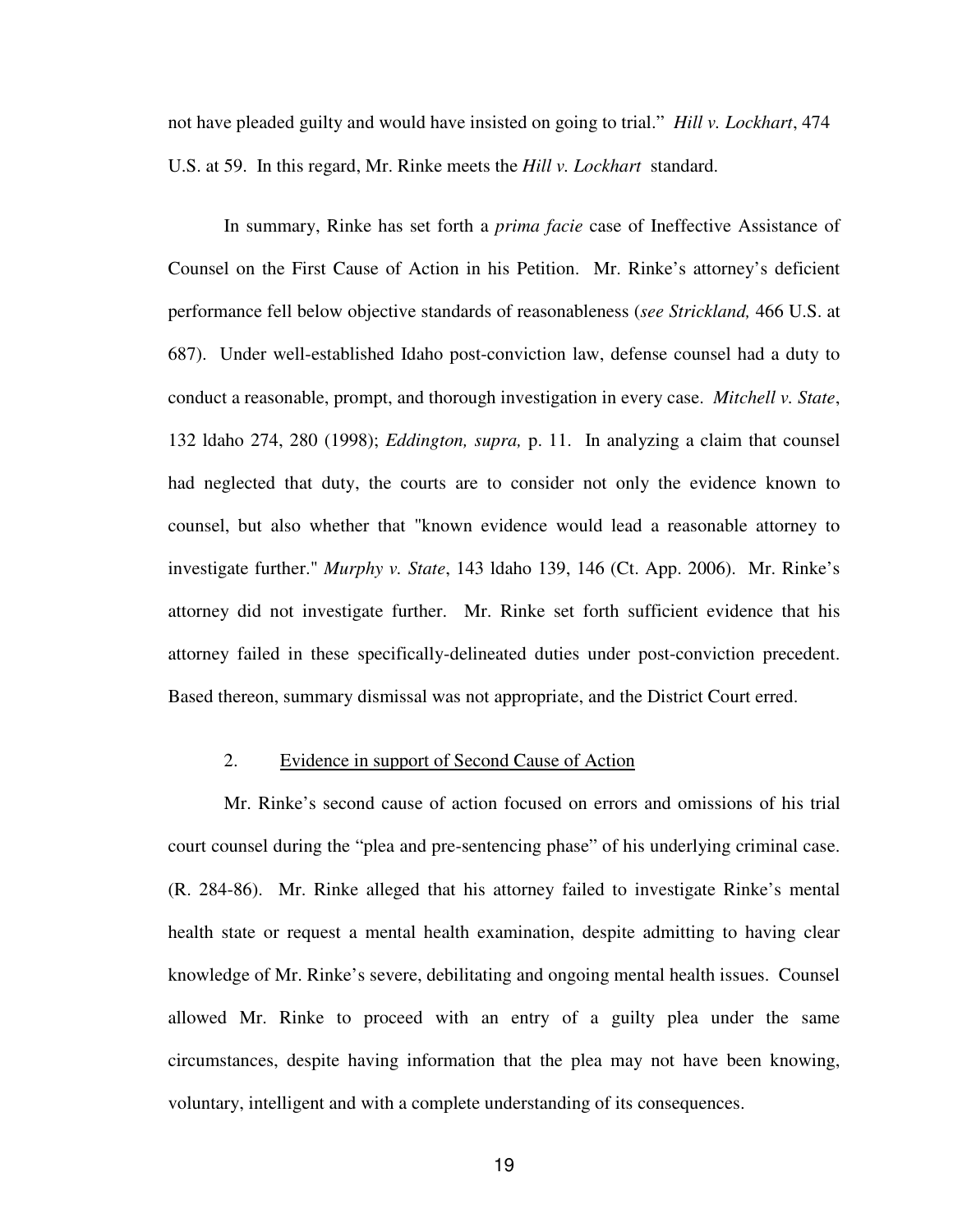In his second cause of action, Mr. Rinke further alleged that his counsel made assertions to Mr. Rinke regarding the proposed plea agreement, which either were not accurate or were not placed on the record at the hearing in which Mr. Rinke pled guilty. Mr. Rinke detrimentally relied upon these statements when he made the decision to plead guilty to two serious felony charges, and waived his right to a jury trial. Additionally, Mr. Rinke was sentenced to a harsher sentence based in part on the prosecuting attorney's recommendations, which counsel misrepresented to Mr. Rinke.

The District Court rejected these claims by claiming that Mr. Rinke failed to raise a genuine issue of material fact (R. 496-97) and by declaring that the Court itself had cured any error or omission by counsel (R. 504).

Most importantly, it appears that the District Court did not follow the appropriate standard, and required Mr. Rinke to show more than a *prima facie* case at the summary judgment stage of the PCR proceedings. *See Ash, supra,* at 3; *Blackburn, supra,* at 3 *Garza, supra,* at 3.

Mr. Rinke provided evidence in support of his second cause of action in the form of sworn testimony from his affidavit and PCR petition, as set forth in more detail below.

First, Mr. Rinke alleged that his trial counsel failed to seek a comprehensive mental health evaluation of Rinke, despite his awareness of Rinke's severe, ongoing mental health problems. Mr. Rinke alleged that his counsel allowed him to proceed with an entry of a guilty plea under the same circumstances, despite having information that the plea may not have been knowing, intelligent and voluntary, and despite admitting to having knowledge of Mr. Rinke's declining mental state.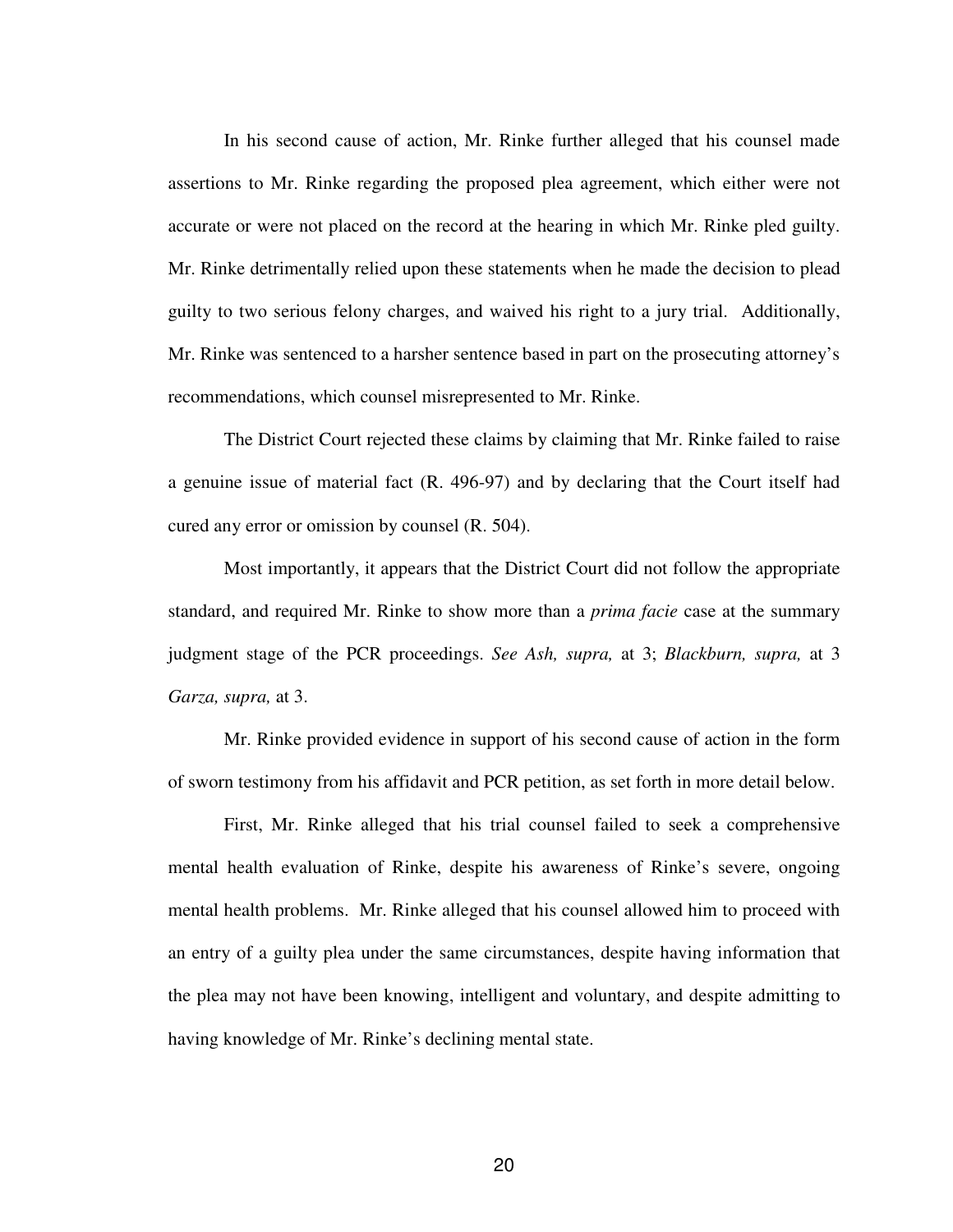Rinke provided proof of this claim in his sworn petition and in his (first) sworn affidavit in support. (*See* R. 284-85, 305-07). As stated above, Mr. Rinke's counsel conceded that they were aware of his ongoing mental health issues, in counsel's own statements to the Court. (*See* R. 382 (Tr. p. 75, l. 5 to p. 76, l. 12))(stating that "from the very beginning", counsel and the prosecuting attorney were aware of and concerned with Mr. Rinke's mental health status). In simplest terms, counsel was well aware of Mr. Rinke's debilitated mental health state, yet did nothing to protect his client's interests or ensure Mr. Rinke was proceeding in a knowing and informed manner.

Again, Mr. Rinke provided substantial additional evidence to support this particular claim, in the form of the Neuropsychological Evaluation performed on Mr. Rinke by Dr. Clay Ward. The report provided crucial evidence regarding Mr. Rinke's mental state and mental health status during the pendency of the case. For purposes of attempted summary dismissal by the State, the report provided more than sufficient evidence to raise a genuine issue of material fact. (*See* R. 392-99)(consisting of Dr. Ward's *Neuropsychological Evaluation of Isaac Rinke*). As noted herein above, Dr. Ward indicated that Mr. Rinke was very likely experiencing "an acute mental health exacerbation and crisis" during the pendency of his case, with "no evidence in the record that his mental state was stabilized prior to his legal proceedings". *Id* at p. 8.

Additionally, Mr. Rinke provided additional evidence to support this claim in the form of an affidavit from Jonathan Scaggs. (R. 362-63). Mr. Scaggs' affidavit outlined his personal observations of Mr. Rinke's declining mental state just prior to Rinke's incarceration in his criminal case.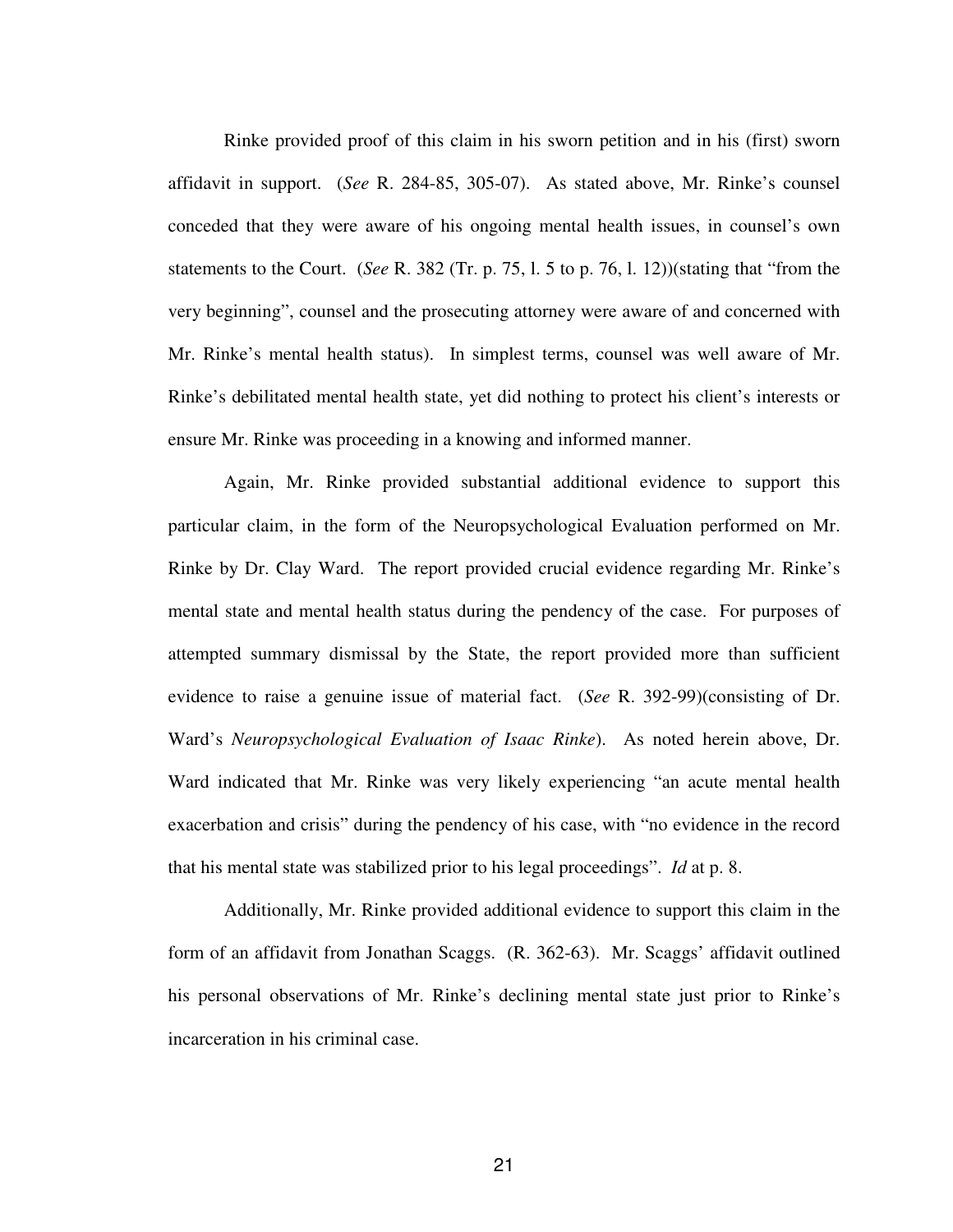As discussed herein above, the District Court gave little consideration to Mr. Rinke's evidence on this claim, especially the report from a respected neuropsychologist. The evaluation report constituted significant evidence in support of Mr. Rinke's PCR claims, and raised a *prima facie* case of a genuine issue of material fact. However, it appears the Court improperly held Mr. Rinke to a higher standard, requiring him to prove the allegation altogether rather than simply making an initial *prima facie* showing. The District Court erred by doing so. *See Ash, supra; Schultz,* 153 Idaho at 796.

Second, Mr. Rinke alleged that his counsel made representations to Rinke regarding the proposed plea agreement, which either were not accurate or were not placed on the record at the plea hearing, in order to protect Mr. Rinke's due process rights at sentencing. Mr. Rinke alleged that he detrimentally relied upon these statements in deciding to plead guilty to two serious felony charges, and waiving his right to a jury trial.

Mr. Rinke provided proof of this claim in his sworn petition and in his (first) sworn affidavit in support. (*See* R. 286, 307-09).

Additionally, Mr. Rinke provided additional explanation of his problems and concerns regarding the plea entry process, and his comments or lack thereof to the Court. (*See* R. 320-21). Mr. Rinke explained why he did not alert the Court to the mental distress he was experiencing and his concerns regarding entering pleas of guilty despite his confusion. (*Id*)*.* Curiously, the District Court completely ignored this evidence, and instead summarily declared that Mr. Rinke had failed to raise a genuine issue of material fact without explaining why Mr. Rinke's evidence fell short of meeting that standard. (*See, generally,* R. 494-97).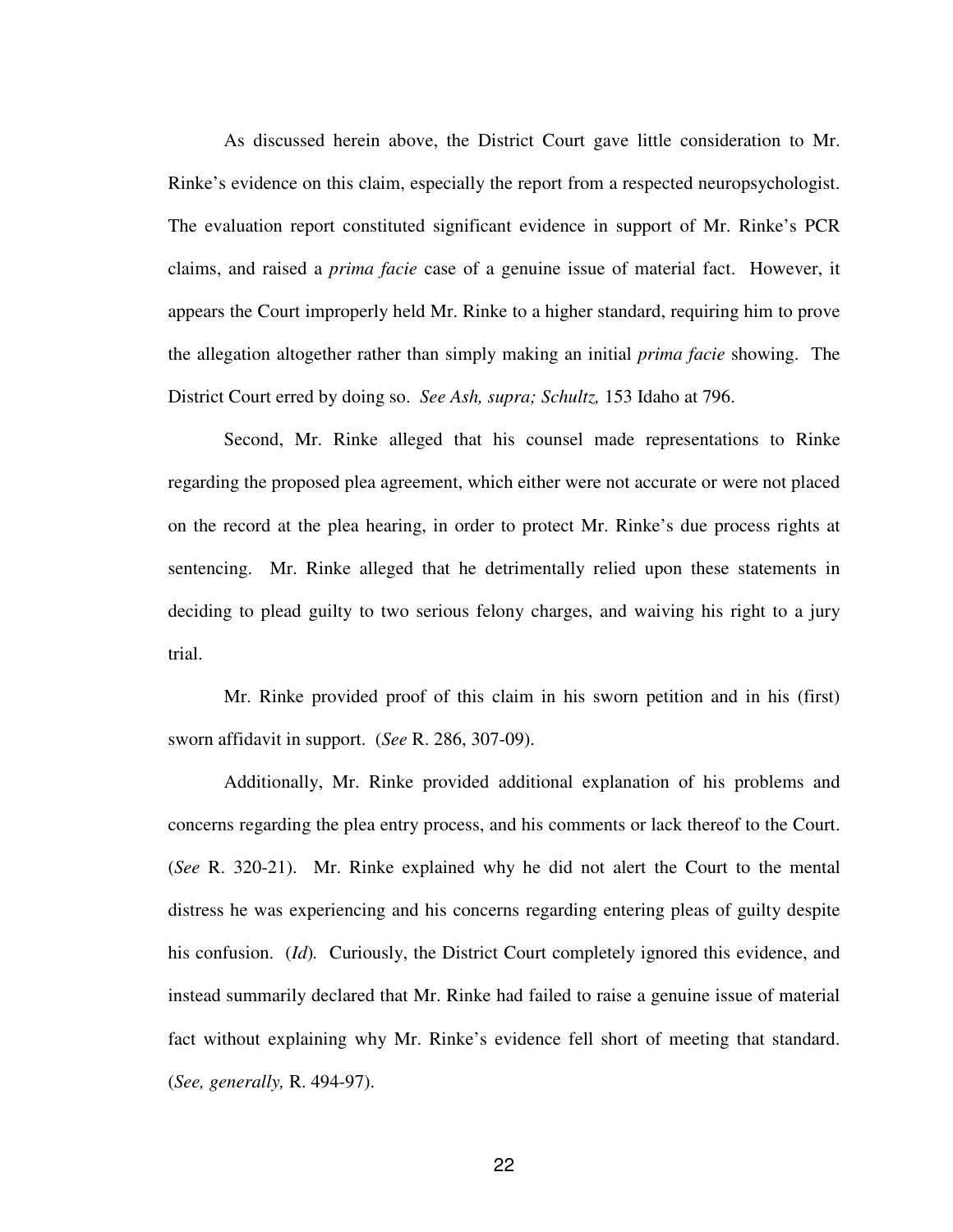The United States Supreme Court has held that the Sixth Amendment right to effective assistance of counsel extends to the plea bargaining process. *Missouri v. Frye,*  566 U.S. 134, 140, 132 S.Ct. 1399, 1405 (2012); *Fortin v. State,* 160 Idaho 437, 445 (Ct. App. 2016). Counsel had a duty to provide effective assistance of counsel to Mr. Rinke during the plea process. Mr. Rinke has provided evidence on each of his claims concerning the plea process.

In summary, Rinke provided evidence and proof to support each of his claims in his second cause of action. The parties disagree over those facts, creating a material issue of fact for the Court's resolution. *See Wheeler, supra;* (2017 Opinion No. 72, p. 3); *Baldwin,* 145 Idaho at 153; *Thomas, supra,* (2017 Opinion No. 6, p. 3). Summary dismissal simply was not appropriate, under prevailing Idaho case law. The District Court erred by granting summary dismissal of Mr. Rinke's PCR claim.

### 3. Evidence in Support of Third Cause of Action

Mr. Rinke's third cause of action focused on errors and omissions of his trial court counsel during the "sentencing phase" of the case. (*See* R. 286-90). Mr. Rinke alleged that

"Counsel heedlessly disregarded Mr. Rinke's legitimate interests and committed legal error by failing to inform the Court that a mental health evaluation was necessary for sentencing purposes, which later led to Mr. Rinke being sentenced more harshly by the District Court." (*Id.* at 286).

Mr. Rinke further alleged that his attorney failed to advise Mr. Rinke of his ongoing right to remain silent during the pre-sentence investigation and domestic violence evaluation process, pursuant to *Estrada v. State*, 143 Idaho at 561. (*Id.* at 288). During those processes, Mr. Rinke did not exercise his right to remain silent, and instead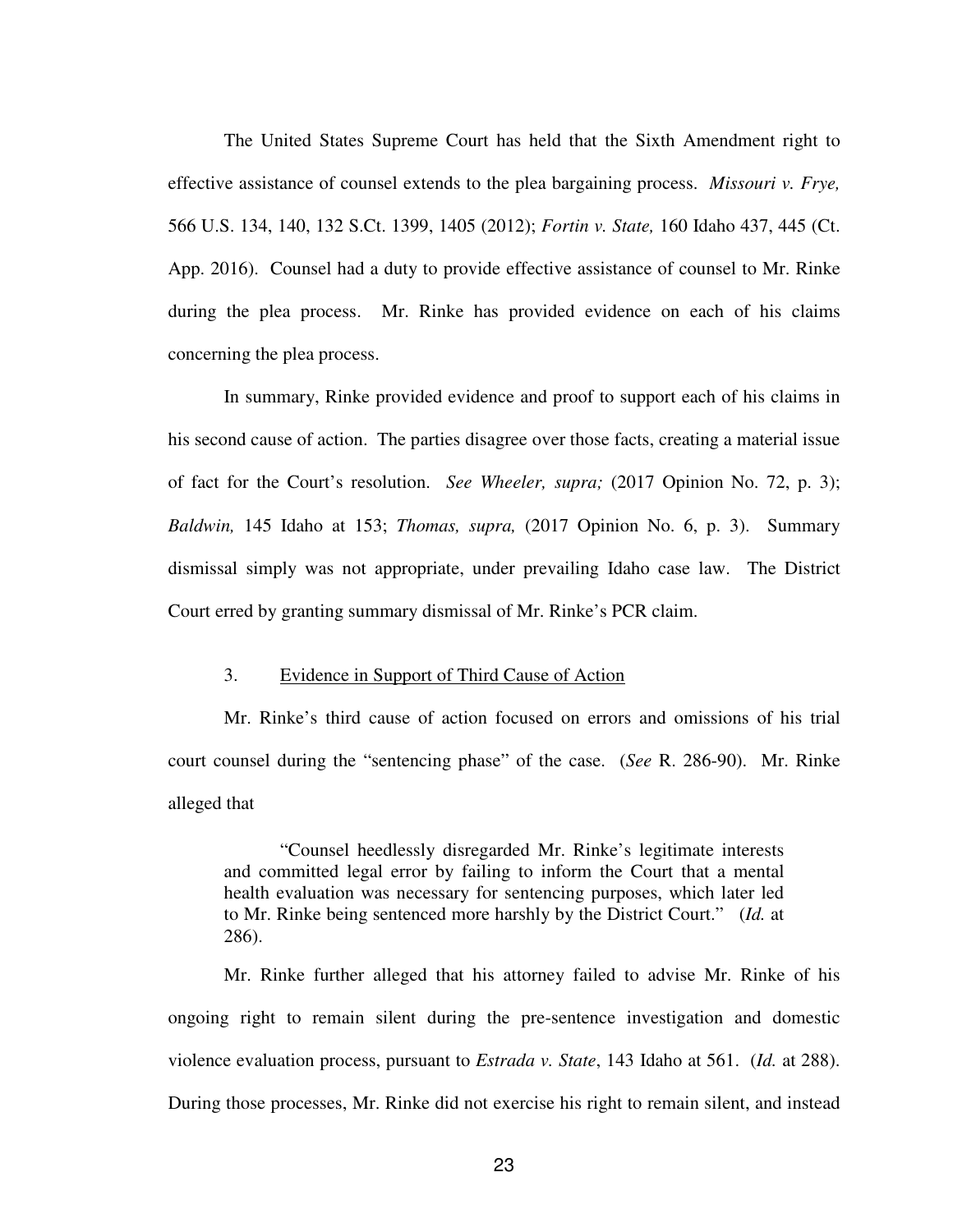made several damaging statements which the District Court relied upon in declaring that Mr. Rinke was minimizing his actions. Mr. Rinke asserted that based on those statements, the District Court imposed a harsher sentence.

Finally, as to the third cause of action, Mr. Rinke alleged that his counsel failed to take action to correct factually inaccurate statements offered by the Court at his sentencing hearing. The District Court misstated and over exaggerated the extent of the complaining witness' injuries during the sentencing hearing. Mr. Rinke's attorney failed to object to those statements and failed to take any action to remedy the problem. The record reflects that the District Court relied upon that inaccurate information to impose a harsher sentence upon Mr. Rinke. (*See, generally,* R. 386-87 (Tr., p. 92, l. 20 to p. 93, l. 16).

The District Court rejected these claims, summarily claiming that Mr. Rinke failed to raise a genuine issue of material fact as to the mental health issue (Tr. 496-97), that the Court cured any potential omission or error by counsel on the *Estrada*-related claim (Tr. 505) (*See Estrada v. State,* 143 Idaho 558 (2006)), and that Mr. Rinke should have raised the other issues on appeal (Tr. 503).

Again, Mr. Rinke asserts that the District Court held him to a higher standard that simply establishing a *prima facie* case at the summary judgment stage of the PCR proceedings. *See Ash, supra; Blackburn, supra; Garza, supra.* 

Rinke provided evidence to support his petition's third cause of action, in the form of sworn testimony from his affidavit and petition, as set forth in more detail below.

First, Mr. Rinke alleged that his counsel heedlessly disregarded Rinke's legitimate interests and committed legal error by failing to inform the Court that a mental health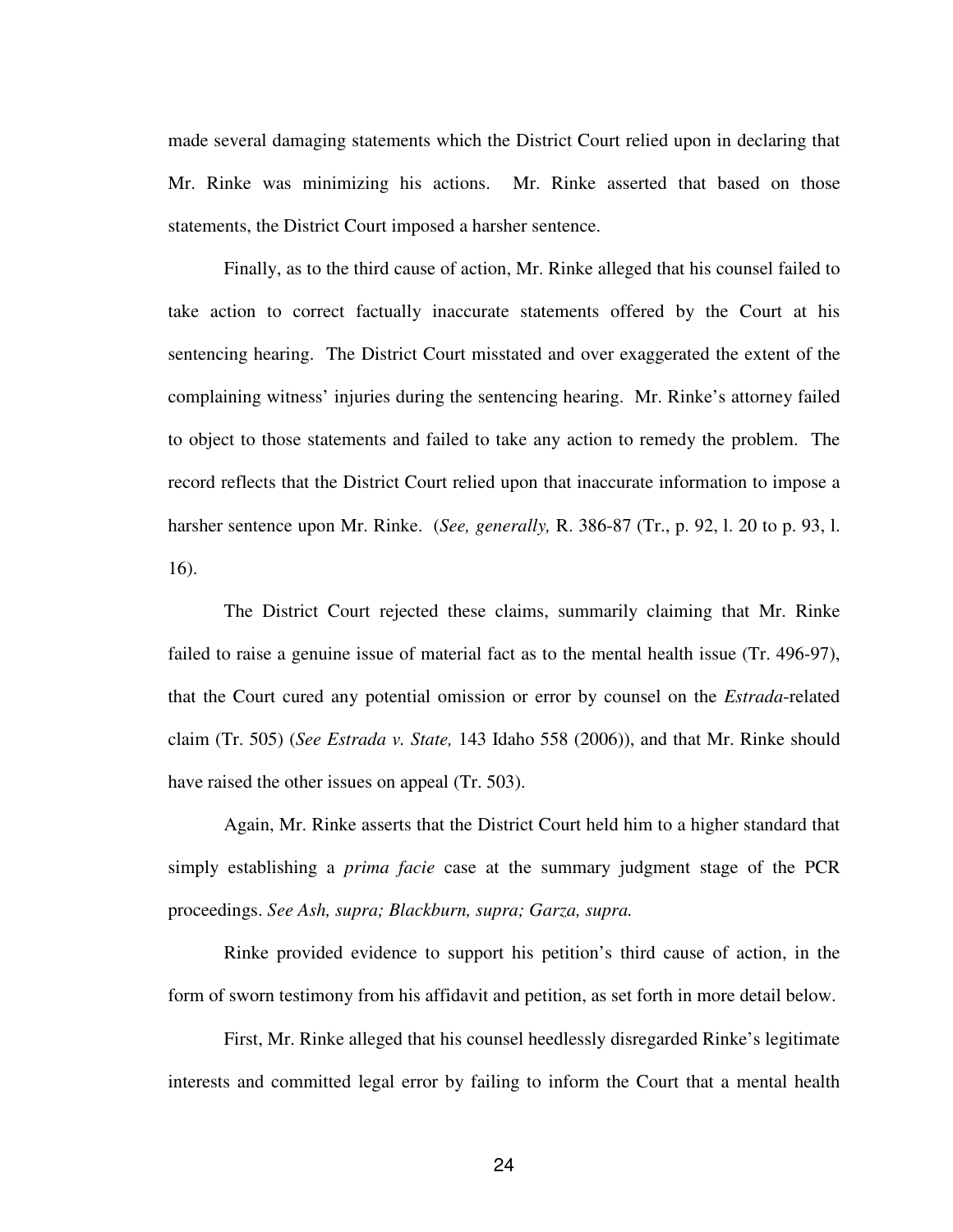evaluation was necessary for sentencing purposes. Mr. Rinke further asserted that this failure led to a much harsher sentence from the District Court. Mr. Rinke provided proof of this claim in his sworn petition and in his (first) sworn affidavit in support. (*See* R. 286-88, 305-07). Again as noted above, counsel conceded that they were aware of Mr. Rinke's ongoing mental health issues, in counsel's direct statements to the District Court at Mr. Rinke's sentencing hearing. (*See* R. 382 (Tr. p. 75, l. 5 to p. 76, l. 12)). Mr. Rinke provided further support that a mental health evaluation was necessary, and should have been requested by his counsel, through Dr. Ward's report, as discussed herein above. (*See* R. 392-99)(consisting of Dr. Ward's *Neuropsychological Evaluation of Isaac Rinke*).

Idaho Code §19-2522 provides that a mental health evaluation is mandatory if there is reason to believe that the mental condition of the defendant will be a significant factor at sentencing and for good cause shown. *State v. Coonts*, 137 Idaho 150, 152 (Ct. App. 2002); *State v. McFarland*, 125 Idaho 876, 879 (Ct. App. 1994). Despite having full knowledge that their client's mental condition was a substantial factor at sentencing, Mr. Rinke's counsel took no steps to ensure that a comprehensive mental health evaluation was performed. In doing so, counsel disregarded established Idaho sentencing law and procedure.

Second, Mr. Rinke alleged that his counsel failed to advise Mr. Rinke of his ongoing right to remain silent during the PreSentence Report and the Domestic Violence Evaluation processes. Mr. Rinke further alleged that he subsequently made several incriminating statements which the District Court relied upon in imposing a much harsher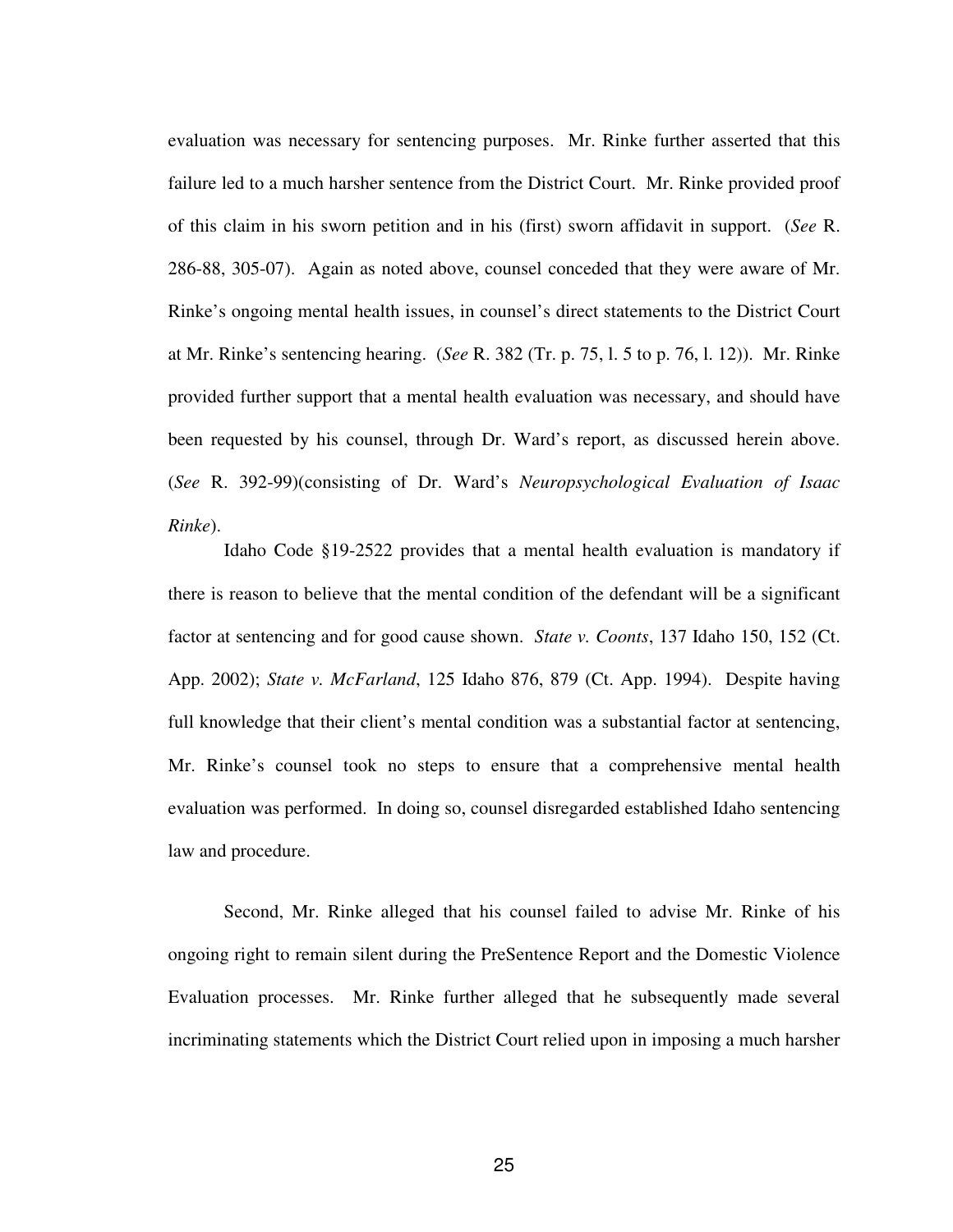sentence. Mr. Rinke provided proof of this claim in his sworn petition and in his (first) sworn affidavit in support. (*See* R. 288, 309-10).

Mr. Rinke alleged that his counsel failed to object to improper statements made by the District Judge at the Sentencing Hearing, which the Court relied upon in imposing a harsher sentence on Rinke. Specifically, Mr. Rinke alleged that the District Court misstated and over exaggerated the extent of the complaining witness' injuries in its ruling, and his counsel failed to object or correct the record. Mr. Rinke provided proof of this claim in his sworn petition and in his (first) sworn affidavit in support, and by submission of the sentencing hearing transcript. (*See* R. 289, 311, 386-87 (Tr., p. 92, l. 20 to p. 93, l. 16).

The District Court erred when it ignored Mr. Rinke's claim of error on the issue of his counsel's failure to object to the District Judge's ignorance of the facts of the case and improper reliance of false information in sentencing. The District Court instead attempted to toss this aside as an overlooked appeal issue. In doing so, the District Court missed the point. Mr. Rinke was arguing that his counsel performed deficiently by failing to object to, or correct the record regarding, the Judge's gross misstatement of the facts. The District Court simply glossed over the issue, focusing on "judicial misconduct" (*see* R. 503) rather than addressing Mr. Rinke's argument of ineffective assistance of counsel. The District Court failed to recognize that Mr. Rinke had provided evidence to support his claim entitling him to an evidentiary hearing on the issue, and therefore summary dismissal was inappropriate. *See Payne,* 159 Idaho at 883; *Charboneau v. State,* 140 Idaho at 792. Because Mr. Rinke had created a genuine issue of material fact with supporting evidence, an evidentiary hearing should have been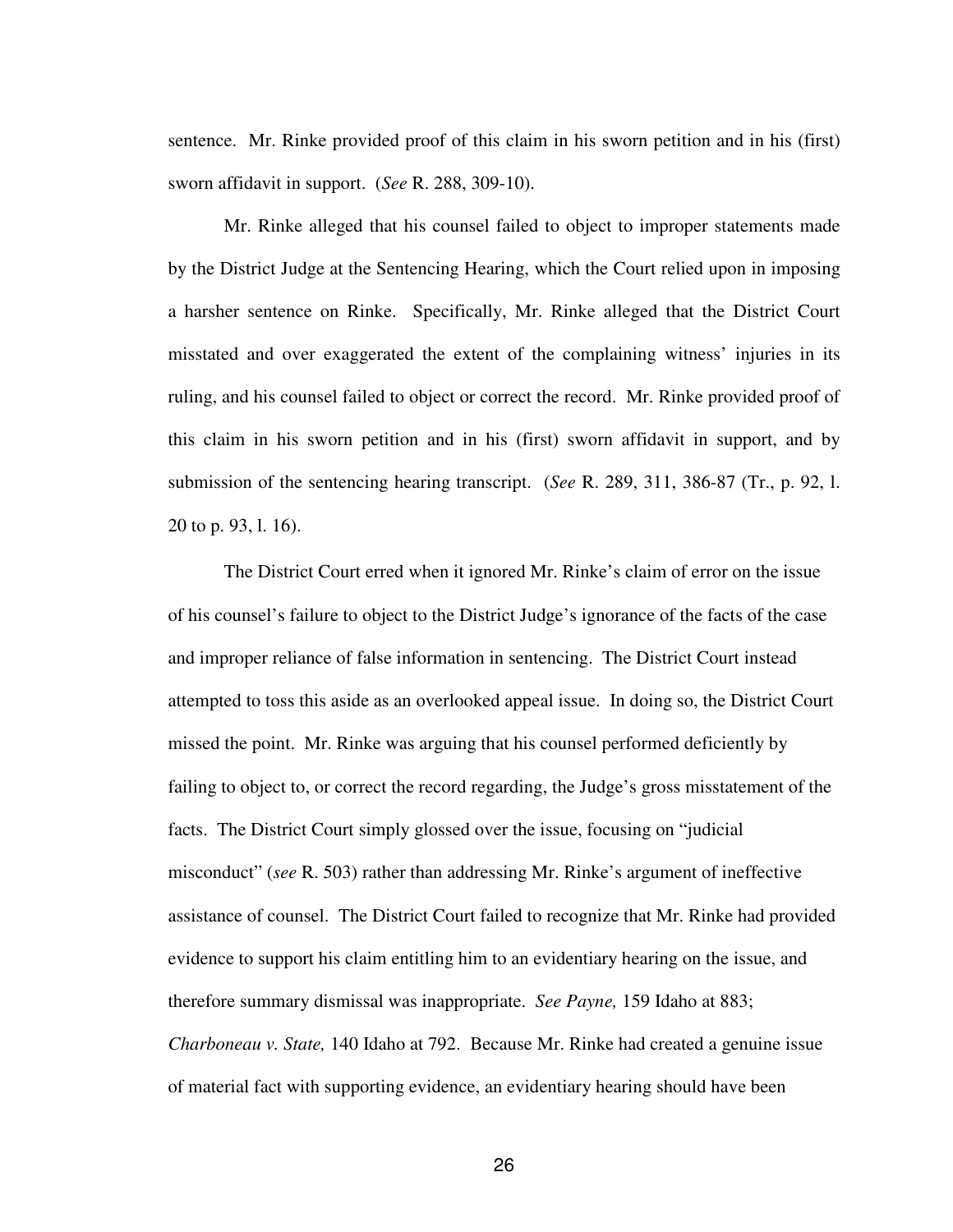conducted to resolve the factual issues. *Takhsilov, supra,* (2016 Opinion No. 6, p. 4); *Goodwin v. State,* 138 Idaho at 272. The District Court erred by granting summary dismissal on this issue.

### **CONCLUSION**

 Mr. Rinke raised genuine issues of material fact in his PCR petition. Under clearly-established Idaho law, summary judgment was not appropriate and Mr. Rinke was entitled to an evidentiary hearing. The District Court committed reversible error by summarily dismissing Mr. Rinke's PCR case and entering judgment against him.

Mr. Rinke respectfully requests that this Court correct that error, by reversing the District Court and remanding the case for further proceedings.

DATED this 29th day of September, 2017.

Paul E. Riggins PAUL E. RIGGINS Attorney for Appellant Isaac J. Rinke